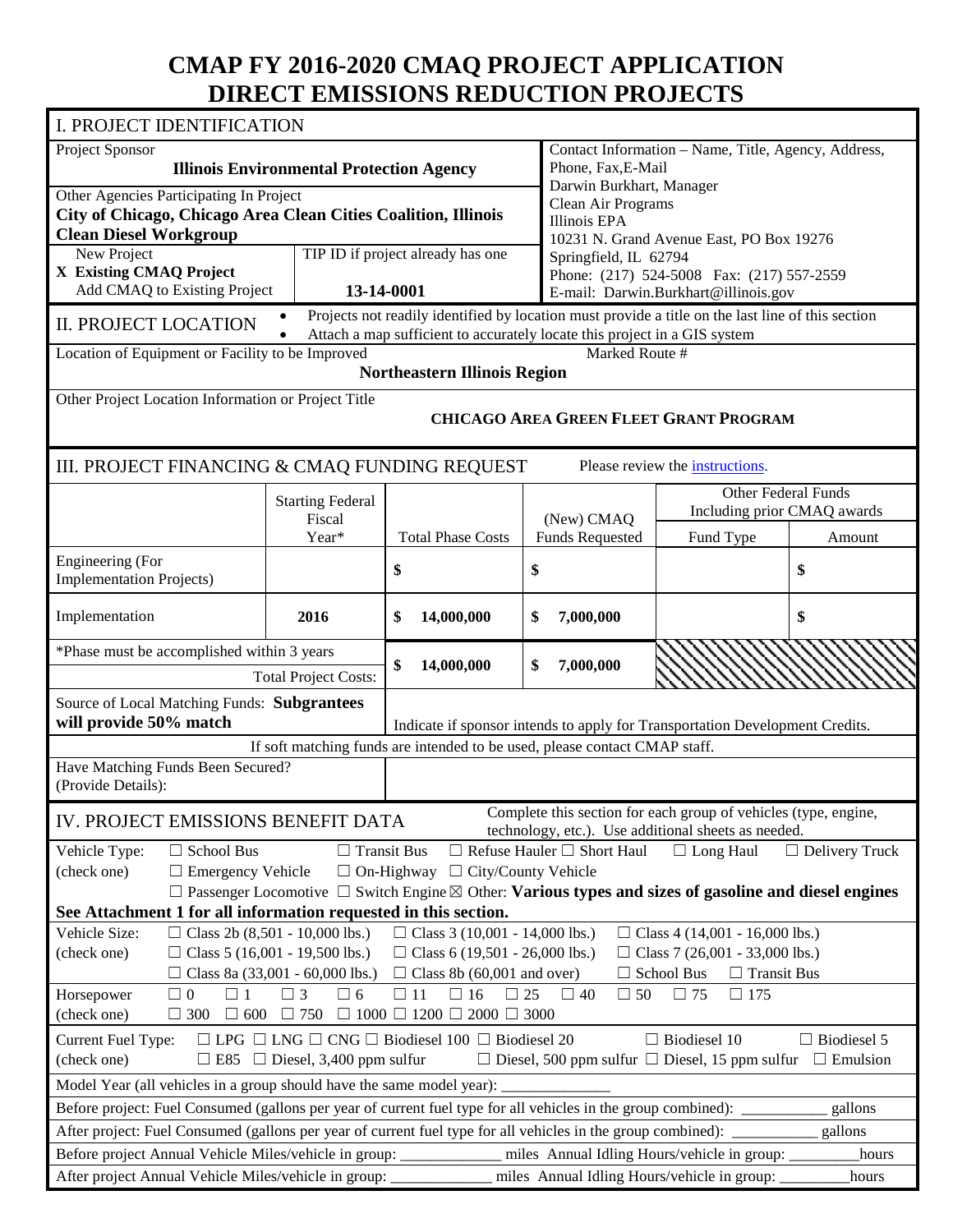# **CMAP FY 2016-2020 CMAQ PROJECT APPLICATION DIRECT EMISSIONS REDUCTION PROJECTS – PAGE 2**

| Technology to be Applied                                                                                                                     | # veh | Technology to be Applied                                                           | # veh              |  |  |  |
|----------------------------------------------------------------------------------------------------------------------------------------------|-------|------------------------------------------------------------------------------------|--------------------|--|--|--|
| <b>Diesel Oxidation Catalyst</b>                                                                                                             |       | Recalibration                                                                      |                    |  |  |  |
| Diesel Oxidation Catalyst + Closed Crankcase Ventilation                                                                                     |       | Selective Catalytic Reduction                                                      |                    |  |  |  |
| Diesel Particulate Filter                                                                                                                    |       | Exhaust Gas Recirculation + Diesel Particulate Filter                              |                    |  |  |  |
| Hybrid Electric Replacement with Diesel Particulate Filter                                                                                   |       | <b>Emissions Control Devices</b>                                                   |                    |  |  |  |
| <b>Partial Flow Filter</b>                                                                                                                   |       | Other                                                                              |                    |  |  |  |
| Compressed Natural Gas (CNG) Replacement                                                                                                     |       | Engine Repower                                                                     |                    |  |  |  |
| Lean NOx Catalyst/Diesel Particulate Filter                                                                                                  |       | Engine Replacement                                                                 |                    |  |  |  |
| Post-Implementation Fuel Type: $\Box$ LPG $\Box$ LNG $\Box$ CNG $\Box$ Biodiesel 100 $\Box$ Biodiesel 20 $\Box$ Biodiesel 10                 |       |                                                                                    | $\Box$ Biodiesel 5 |  |  |  |
| (check one)                                                                                                                                  |       | $\Box$ E85 $\Box$ Diesel, 3,400 ppm sulfur $\Box$ Diesel, 500 ppm sulfur           |                    |  |  |  |
|                                                                                                                                              |       | $\Box$ Diesel, 15 ppm sulfur (non-road only) $\Box$ Emulsion<br>$\Box$ Electricity |                    |  |  |  |
| Diesel Vehicle Replacement Applicants                                                                                                        |       |                                                                                    |                    |  |  |  |
| Expected remaining life of vehicles being replaced (years):                                                                                  |       |                                                                                    |                    |  |  |  |
| Total Number of Vehicles (all groups combined): ____________ vehicles                                                                        |       |                                                                                    |                    |  |  |  |
| Indicate on the map the location of where vehicles will be in service.                                                                       |       |                                                                                    |                    |  |  |  |
|                                                                                                                                              |       |                                                                                    |                    |  |  |  |
|                                                                                                                                              |       |                                                                                    |                    |  |  |  |
| median household income _________, % minority __________                                                                                     |       |                                                                                    |                    |  |  |  |
| V. PROGRAM MANAGEMENT INFORMATION                                                                                                            |       |                                                                                    |                    |  |  |  |
| Is Right-Of-Way Acquisition required for this project? $\Box$ Yes $\Box$ No                                                                  |       | If so, has it been acquired? $\Box$ Yes $\Box$ No                                  |                    |  |  |  |
| Estimated Completion Year/Year Vehicles in Service: __Beginning in 2016_                                                                     |       |                                                                                    |                    |  |  |  |
| VI. PROJECT DESCRIPTION<br>1 Dlogge describe improvements. Include links or other reference to the US EDA/CADB certification or verification |       |                                                                                    |                    |  |  |  |

1. Please describe improvements. Include links or other reference to the US EPA/CARB certification or verification.

**The primary purpose of the Chicago Area Green Fleet Grant Program is to provide an incentive for the purchase of, or conversion to, vehicles that operate on alternative fuels. These cleaner fuels include natural gas and propane, as well as electricity for off-road engines, and will significantly reduce emissions of particulate matter, oxides of nitrogen and volatile organic compounds compared to their diesel or gasoline-powered counterparts. The types of vehicles the Illinois EPA is targeting include delivery trucks, school buses, refuse trucks, shuttle buses, public works trucks, law enforcement vehicles, and park district vehicles. The off-road equipment would be certain types of new construction, rail yard, quarry, and similar heavy-duty units. Conversions would involve the use of USEPAcertified conversion systems.** 

**The funding is being provided to businesses, local governments, and other government agencies that operate these vehicles in the Chicago nonattainment area. The \$7 million additional funding request, combined with the \$3 million already awarded, would provide a total of \$10 million for this program. The attached February 2013 application and work plan identifies and quantifies the project outline, related benefits, and cost-effectiveness for this program utilizing a total of \$10 million. The additional \$7 million in requested funding would be allocated over the next four federal fiscal years: \$1 million in FFY 2016, \$2 million in FFY 2017, \$2 million in FFY 2018, and \$2 million in FFY 2019.**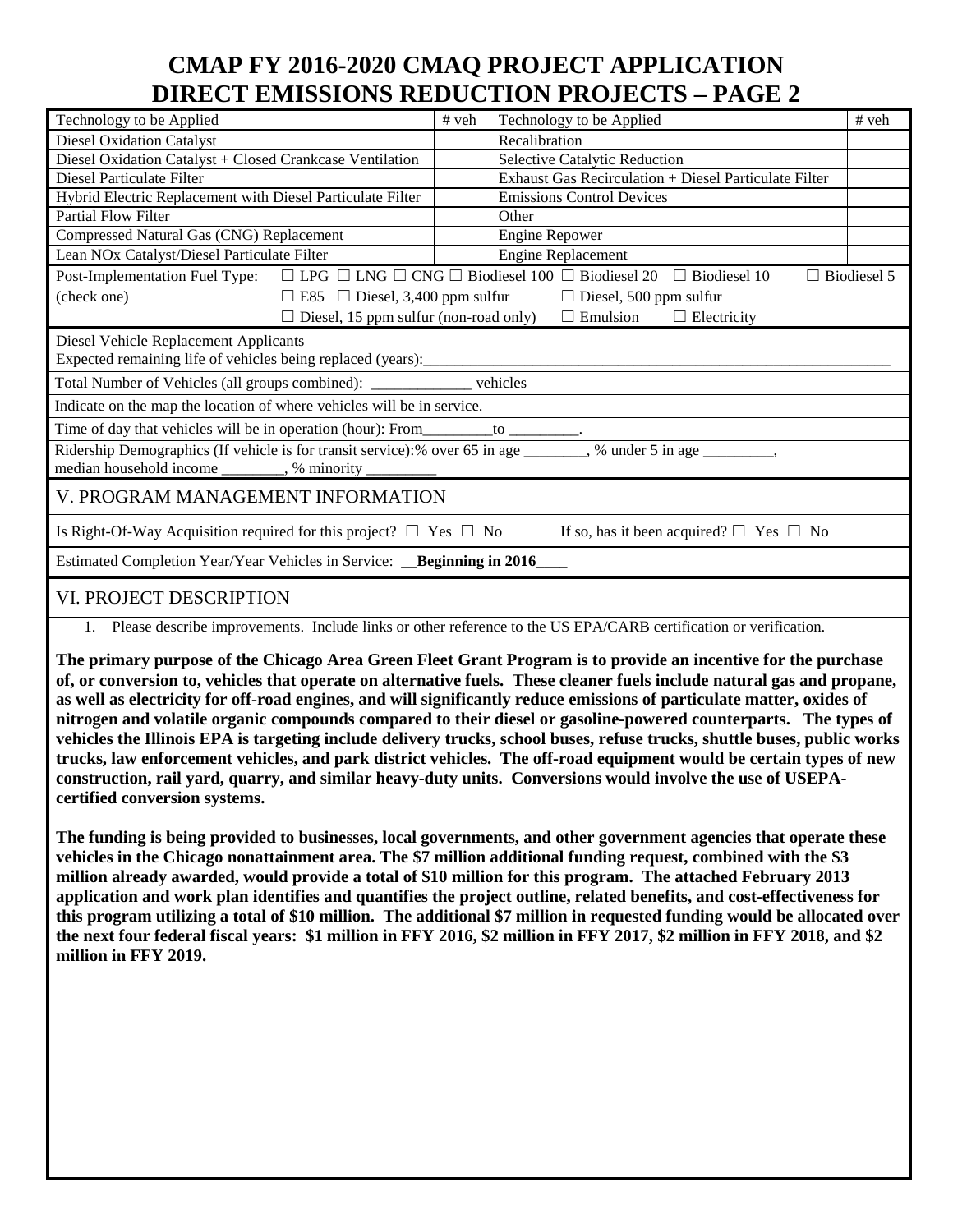## **CHICAGO AREA GREEN FLEET GRANT PROGRAM**

## **I. Program Background and Summary**

The Illinois Environmental Protection Agency (Illinois EPA) is requesting an additional \$7 million in funding for federal fiscal years (FFY) 2016-2019 for the Chicago Area Green Fleet Grant Program. In February 2013, the Illinois EPA applied for \$10 million in Congestion Mitigation and Air Quality Improvement Program (CMAQ) funds to establish this program, and was selected and awarded \$3 million to launch this new initiative (TIP ID 13-14-0001). The original application is attached.

The primary purpose of the Chicago Area Green Fleet Grant Program is to provide an incentive for the purchase of, or conversion to, vehicles that operate on alternative fuels. These cleaner fuels include natural gas and propane, as well as electricity for off-road engines, and will significantly reduce emissions of particulate matter, oxides of nitrogen and volatile organic compounds compared to their diesel or gasoline-powered counterparts. The types of vehicles the Illinois EPA is targeting include delivery trucks, school buses, refuse trucks, shuttle buses, public works trucks, law enforcement vehicles, and park district vehicles. Off-road equipment would be certain types of new construction, rail yard, quarry, and similar heavy-duty units.

The funding is being provided to businesses, local governments, and other government agencies that operate these vehicles in the Chicago nonattainment area. The \$7 million additional funding request, combined with the \$3 million already awarded, would provide a total of \$10 million for this program. The attached February 2013 application and work plan identifies and quantifies the project outline, related benefits, and cost-effectiveness for this program utilizing a total of \$10 million. The additional \$7 million in requested funding would be allocated over the next four federal fiscal years: \$1 million in FFY 2016, \$2 million in FFY 2017, \$2 million in FFY 2018, and \$2 million in FFY 2019.

## **II. Current Program Status**

The Illinois EPA's intent for the originally-envisioned program was to expend \$2 million per year for the five-year life of the program. Based on the FY 2014-2018 CMAQ award amount, the program was revised to expend \$1 million per year for three years. Due to the time necessary to negotiate and execute the required Intergovernmental Agreement with the Illinois Department of Transportation and the time to receive the required Federal Highway Administration (FHWA) Buy America waiver, the Illinois EPA agreed with the FHWA to delay any expenditure of funds until FFY2015. Since the beginning of the program, the Illinois EPA has received applications requesting over \$2.3 million. To date, the Illinois EPA has issued sub-grants allocating a total of \$765,000. The sub-grantees include the City of Warrenville, DuPage County, City of Chicago, R & D Bus Company (school bus service for Chicago Public Schools), Lakeshore Recycling Systems, and Chicago Cement Transportation. The types of vehicles involved in these projects include school buses, refuse trucks, delivery trucks, and public works trucks.

The Illinois EPA has additional applications under review and continues to receive inquiries. Based on the number of grant applications and inquiries, we expect an increasing level of interest and submission of qualified project applications. With this request for additional funding, the Illinois EPA believes that it has established the interest in the use of clean, alternative fuels and the viability of the Green Fleet Grant Program.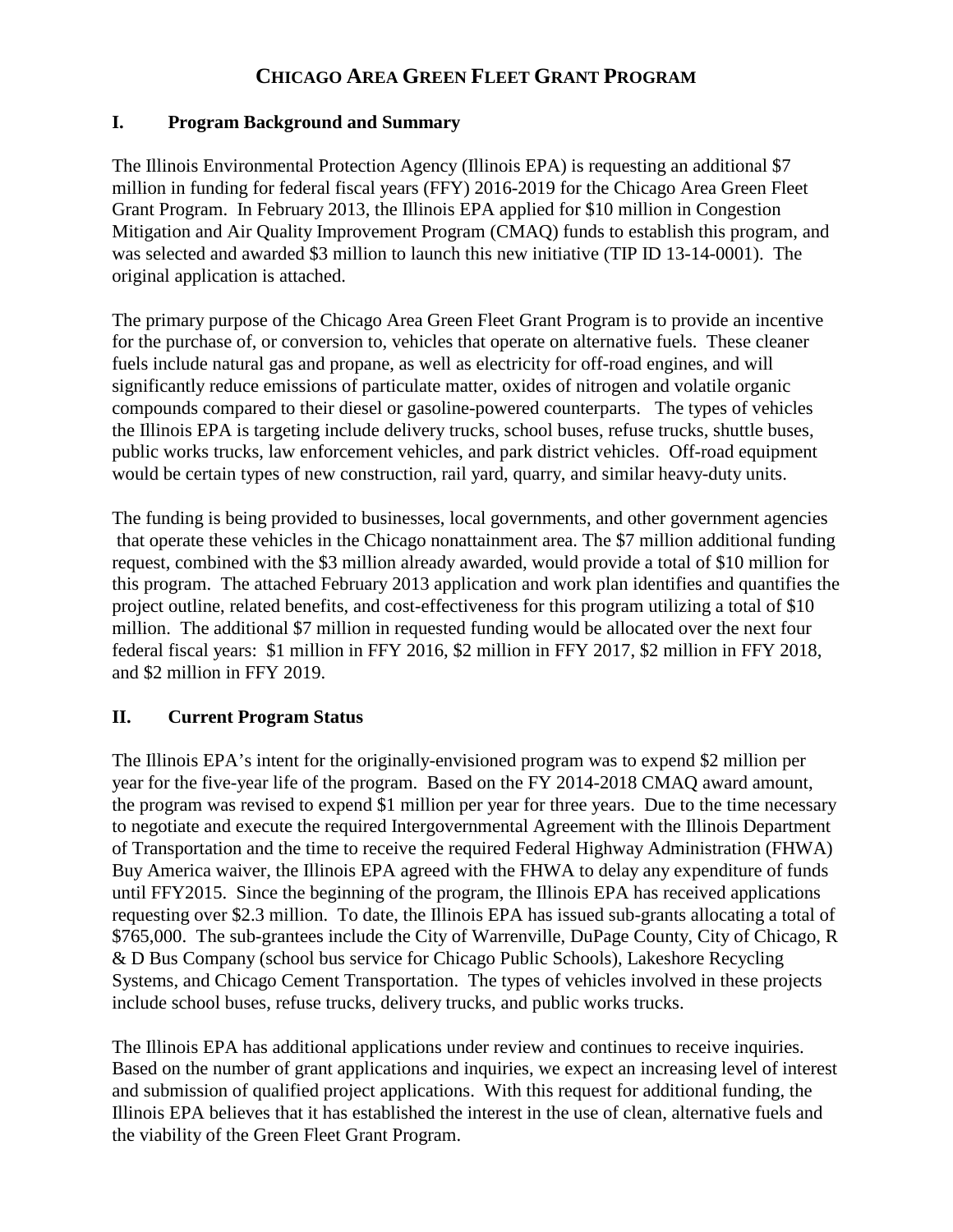

1021 NORTH GRAND AVENUE EAST, P.O. BOX 19276, SPRINGFIELD, ILLINOIS 62794-9276 · (217) 782-2829 PAT QUINN, GOVERNOR JOHN J. KIM, DIRECTOR

217/782-3397

February 6, 2013

Mr. Doug Ferguson, CMAQ Program Chicago Metropolitan Agency for Planning 233 South Wacker Drive, Suite 800 Chicago, Illinois 60606

Re: Federal FY 2014-2018 CMAQ Funding

Dear Mr. Ferguson:

This letter and attached application is to request Congestion Mitigation and Air Quality Improvement (CMAO) funding for \$10 million in FY 2014-2018 for the Illinois Environmental Protection Agency's "Chicago Area Green Fleet Grant Program." As described in the proposal, the Illinois EPA would use this funding to provide grants for the purchase of new natural gas or propane vehicles, for the conversion of a conventional vehicle to operate on natural gas or propane, and for the purchase of new off-road equipment that operates on natural gas, propane, or electricity. We are estimating that nearly 900 alternate fuel vehicles, including delivery trucks, shuttle buses, school buses, waste haulers, transit buses or transit support vehicles, public works vehicles, and taxis would be implemented during the project period. This program would help the Illinois EPA reduce particulate matter and other pollutants from diesel engines in the Chicago area.

If you have any questions, please contact Darwin Burkhart, Division of Mobile Source Programs, Bureau of Air, at 217/524-5008.

Sincerely.

Laurel L. Kroack, Chief Bureau of Air

Enclosure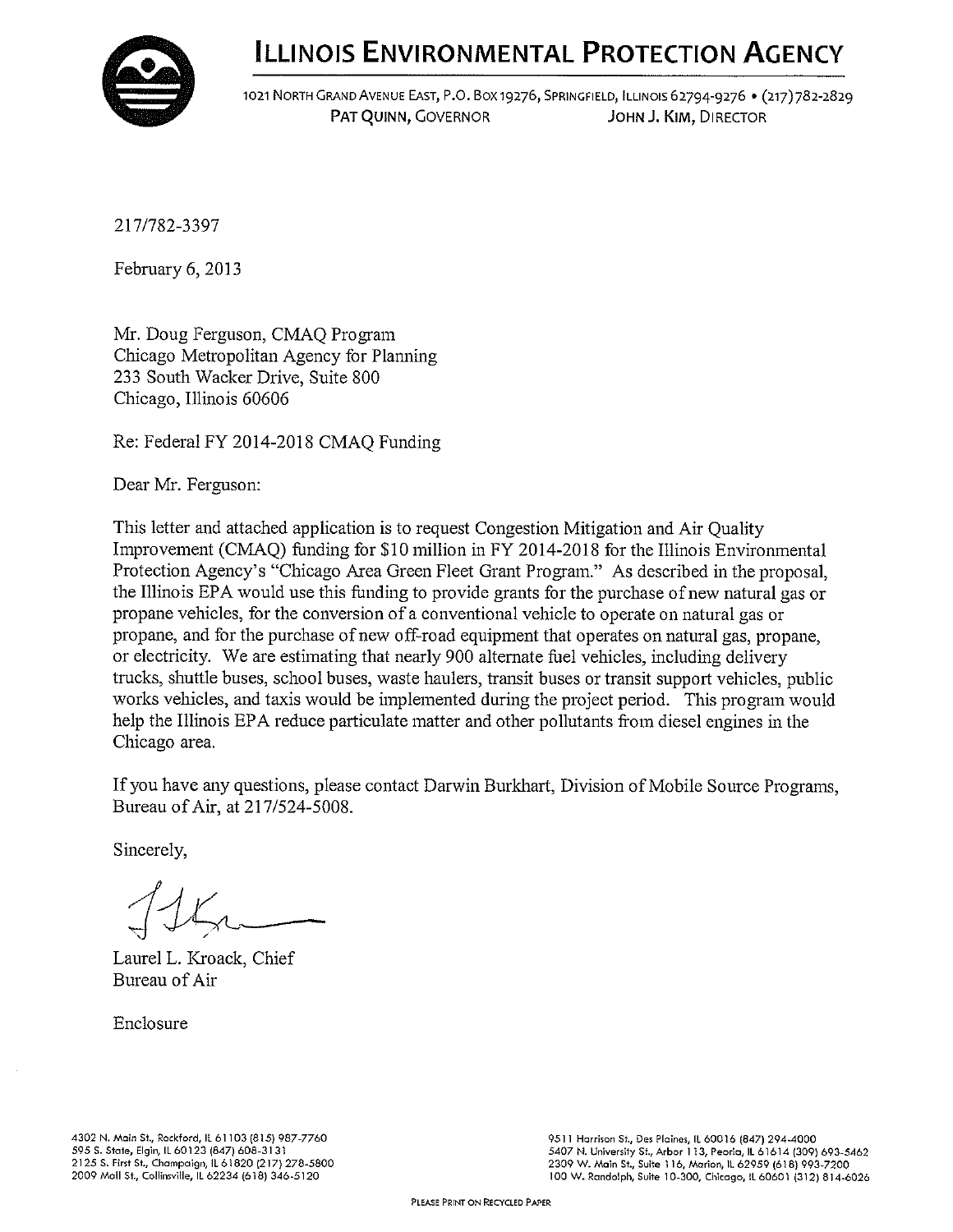# **CMAP FY 2014-2018 CMAQ PROJECT APPLICATION DIRECT EMISSIONS REDUCTION PROJECTS**

| I. PROJECT IDENTIFICATION                                                                       |                                   |                                                                                                       |                                      |                                           |                                                           |  |  |
|-------------------------------------------------------------------------------------------------|-----------------------------------|-------------------------------------------------------------------------------------------------------|--------------------------------------|-------------------------------------------|-----------------------------------------------------------|--|--|
| Project Sponsor<br><b>Illinois Environmental Protection Agency</b>                              |                                   | Contact Information - Name, Title, Agency, Address,<br>Phone, Fax, E-Mail<br>Darwin Burkhart, Manager |                                      |                                           |                                                           |  |  |
| Other Agencies Participating In Project                                                         |                                   |                                                                                                       | Clean Air Programs                   |                                           |                                                           |  |  |
| City of Chicago, Chicago Area Clean Cities coalition, Illinois Clean<br><b>Diesel Workgroup</b> |                                   |                                                                                                       | <b>Illinois EPA</b>                  |                                           |                                                           |  |  |
| x New Project                                                                                   |                                   | TIP ID if project already has one                                                                     |                                      | 1021 N. Grand Avenue East, P.O. Box 19276 |                                                           |  |  |
| $\Box$ Existing CMAQ Project                                                                    |                                   |                                                                                                       | Springfield, IL 62794-9276           | Phone: (217) 524-5008 Fax: (217) 557-2559 |                                                           |  |  |
| $\Box$ Add CMAQ to Existing Project                                                             |                                   |                                                                                                       | Darwin.Burkhart@illinois.gov         |                                           |                                                           |  |  |
|                                                                                                 |                                   | Projects not readily identified by location must provide a title on the last line of this section     |                                      |                                           |                                                           |  |  |
| <b>II. PROJECT LOCATION</b>                                                                     |                                   | Attach a map sufficient to accurately locate this project in a GIS system                             |                                      |                                           |                                                           |  |  |
| Location of Equipment or Facility to be Improved                                                |                                   |                                                                                                       | Marked Route #                       |                                           |                                                           |  |  |
| Project Limits: North/West Reference Point/Cross St/Intersection                                |                                   |                                                                                                       | Marked Route #                       |                                           | Municipality & County                                     |  |  |
| Project Limits: South/East Reference Point/Cross St/Intersection                                |                                   |                                                                                                       | Marked Route #                       |                                           | Municipality & County                                     |  |  |
| Other Project Location Information or Project Title                                             |                                   |                                                                                                       |                                      |                                           |                                                           |  |  |
| III. PROJECT FINANCING & CMAQ FUNDING REQUEST                                                   |                                   |                                                                                                       |                                      | Please review the instructions.           |                                                           |  |  |
|                                                                                                 | <b>Starting Federal</b><br>Fiscal | <b>Total Phase Costs</b>                                                                              | (New) CMAQ<br><b>Funds Requested</b> |                                           | <b>Other Federal Funds</b><br>Including prior CMAQ awards |  |  |
|                                                                                                 | Year*                             | (Thousands)                                                                                           | (Thousands)                          | Fund Type                                 | Amount                                                    |  |  |
| <b>Engineering Phase 1</b>                                                                      |                                   | \$                                                                                                    | \$                                   |                                           | \$                                                        |  |  |
| <b>Engineering Phase 2</b>                                                                      |                                   | \$                                                                                                    | \$                                   |                                           | \$                                                        |  |  |
| Right-Of-Way Acquisition                                                                        |                                   | \$                                                                                                    | \$                                   |                                           | \$                                                        |  |  |
| <b>Construction</b> (Including<br><b>Construction Engineering</b> )                             |                                   | \$                                                                                                    | \$                                   |                                           | \$                                                        |  |  |
| Engineering (For<br><b>Implementation Projects)</b>                                             |                                   | \$                                                                                                    | \$                                   |                                           | \$                                                        |  |  |
| Implementation                                                                                  | 2014                              | \$20,000                                                                                              | \$10,000                             |                                           | \$                                                        |  |  |
| <b>Alternatives Analysis</b>                                                                    |                                   | \$                                                                                                    | \$                                   |                                           | \$                                                        |  |  |
| *Phase must be accomplished within 3 years                                                      |                                   |                                                                                                       |                                      |                                           |                                                           |  |  |
|                                                                                                 | <b>Total Project Costs:</b>       | \$20,000                                                                                              | \$10,000                             |                                           |                                                           |  |  |
| Source of Local Matching Funds:                                                                 |                                   | Sub-grantees will be required to provide 50% match                                                    |                                      |                                           |                                                           |  |  |
|                                                                                                 |                                   | If soft matching funds are intended to be used, please contact CMAP staff.                            |                                      |                                           |                                                           |  |  |
| Have Matching Funds Been Secured?<br>(Provide Details):                                         |                                   |                                                                                                       |                                      |                                           |                                                           |  |  |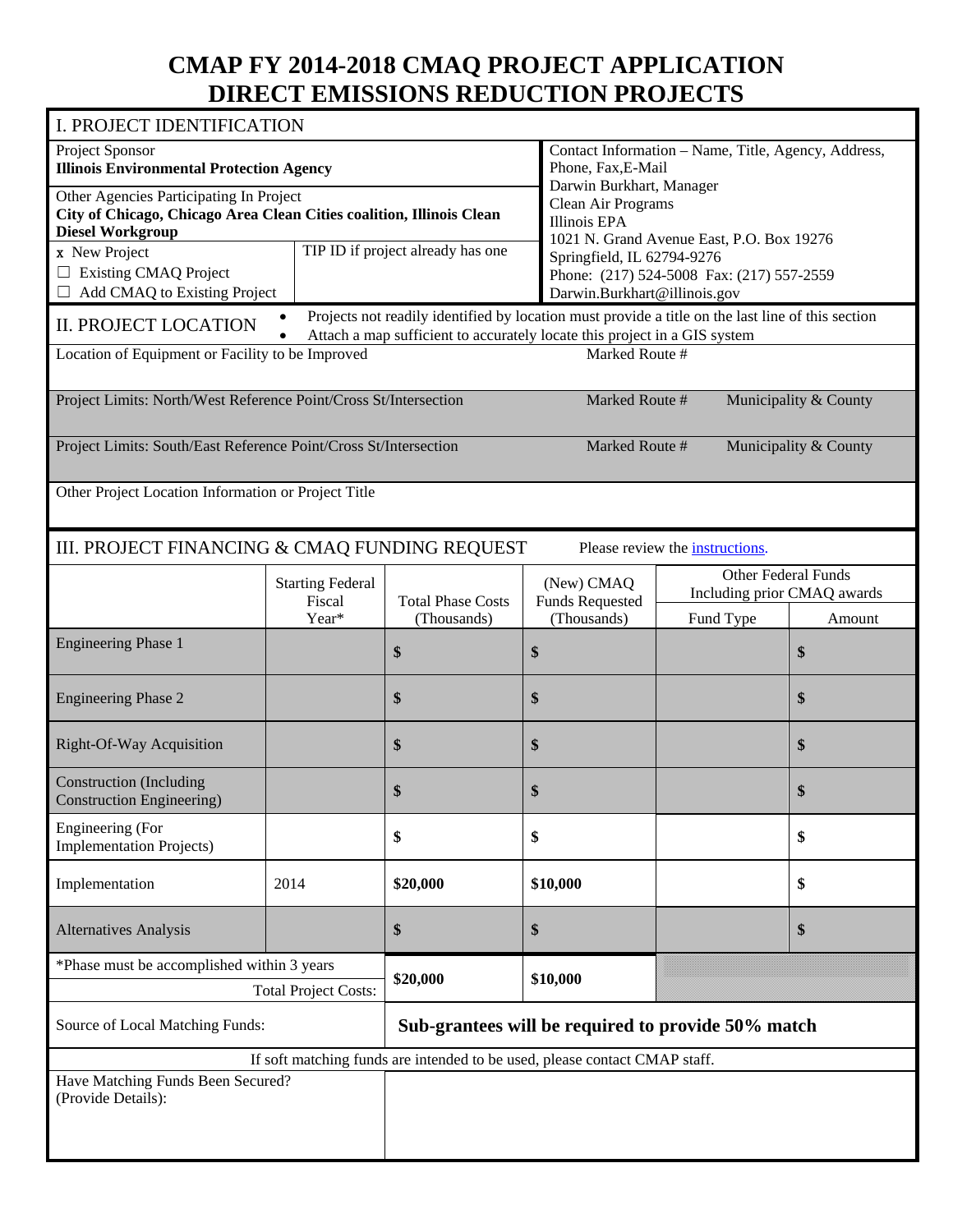# **CMAP FY 2014-2018 CMAQ PROJECT APPLICATION DIRECT EMISSIONS REDUCTION PROJECTS – PAGE 2**

|                                                                                                                                                 | Complete this section for each group of vehicles (type, engine,<br>IV. PROJECT EMISSIONS BENEFIT DATA<br>technology, etc.). Use additional sheets as needed. |                                      |                                                                                                                                       |                    |  |  |  |
|-------------------------------------------------------------------------------------------------------------------------------------------------|--------------------------------------------------------------------------------------------------------------------------------------------------------------|--------------------------------------|---------------------------------------------------------------------------------------------------------------------------------------|--------------------|--|--|--|
| $\Box$ School Bus<br>$\Box$ Transit Bus<br>$\Box$ Refuse Hauler $\Box$ Short Haul<br>$\Box$ Long Haul<br>Vehicle Type:<br>$\Box$ Delivery Truck |                                                                                                                                                              |                                      |                                                                                                                                       |                    |  |  |  |
| (check one)                                                                                                                                     | $\Box$ Emergency Vehicle                                                                                                                                     |                                      | $\Box$ On-Highway $\Box$ City/County Vehicle                                                                                          |                    |  |  |  |
|                                                                                                                                                 | $\Box$ Passenger Locomotive $\Box$ Switch Engine <b>X</b> Other:                                                                                             |                                      |                                                                                                                                       |                    |  |  |  |
|                                                                                                                                                 |                                                                                                                                                              |                                      | See Attachment 1 at end of proposal for all information requested in this section                                                     |                    |  |  |  |
| Vehicle Size:                                                                                                                                   | $\Box$ Class 2b (8,501 - 10,000 lbs.)                                                                                                                        |                                      | $\Box$ Class 3 (10,001 - 14,000 lbs.)<br>$\Box$ Class 4 (14,001 - 16,000 lbs.)                                                        |                    |  |  |  |
| (check one)                                                                                                                                     | $\Box$ Class 5 (16,001 - 19,500 lbs.)                                                                                                                        |                                      | □ Class 6 (19,501 - 26,000 lbs.)<br>□ Class 7 (26,001 - 33,000 lbs.)                                                                  |                    |  |  |  |
|                                                                                                                                                 | □ Class 8a (33,001 - 60,000 lbs.)                                                                                                                            |                                      | $\Box$ Class 8b (60,001 and over)<br>$\Box$ School Bus $\Box$ Transit Bus                                                             |                    |  |  |  |
| Horsepower                                                                                                                                      | $\Box$ 0<br>$\Box$ 1<br>$\Box$ 3<br>$\Box$ 6<br>$\square$ 11                                                                                                 | $\Box$ 16                            | $\Box$ 25<br>$\Box$ 40<br>$\Box$ 50<br>$\Box$ 75<br>$\Box$ 175                                                                        |                    |  |  |  |
| (check one)                                                                                                                                     | $\Box 300 \quad \Box 600 \quad \Box 750 \quad \Box 1000 \quad \Box 1200 \quad \Box 2000 \quad \Box 3000$                                                     |                                      |                                                                                                                                       |                    |  |  |  |
| <b>Current Fuel Type:</b>                                                                                                                       | $\Box$ LPG $\Box$ LNG $\Box$ CNG $\Box$ Biodiesel 100 $\Box$ Biodiesel 20                                                                                    |                                      | $\Box$ Biodiesel 10<br>$\Box$ Biodiesel 5                                                                                             |                    |  |  |  |
| (check one)                                                                                                                                     | $\Box$ E85 $\Box$ Diesel, 3,400 ppm sulfur                                                                                                                   |                                      | $\Box$ Diesel, 500 ppm sulfur $\Box$ Diesel, 15 ppm sulfur $\Box$ Emulsion                                                            |                    |  |  |  |
|                                                                                                                                                 | Model Year (all vehicles in a group should have the same model year):                                                                                        |                                      |                                                                                                                                       |                    |  |  |  |
|                                                                                                                                                 |                                                                                                                                                              |                                      | Before project: Fuel Consumed (gallons per year of current fuel type for all vehicles in the group combined): ________                | gallons            |  |  |  |
|                                                                                                                                                 |                                                                                                                                                              |                                      | After project: Fuel Consumed (gallons per year of current fuel type for all vehicles in the group combined):<br>gallons               |                    |  |  |  |
|                                                                                                                                                 | Before project Annual Vehicle Miles/vehicle in group: ____________                                                                                           |                                      | miles Annual Idling Hours/vehicle in group:                                                                                           | hours              |  |  |  |
|                                                                                                                                                 | After project Annual Vehicle Miles/vehicle in group:                                                                                                         |                                      | miles Annual Idling Hours/vehicle in group:                                                                                           | hours              |  |  |  |
| Technology to be Applied                                                                                                                        |                                                                                                                                                              | # veh                                | Technology to be Applied                                                                                                              | # veh              |  |  |  |
| <b>Diesel Oxidation Catalyst</b>                                                                                                                |                                                                                                                                                              |                                      | Recalibration                                                                                                                         |                    |  |  |  |
|                                                                                                                                                 | Diesel Oxidation Catalyst + Closed Crankcase Ventilation                                                                                                     | <b>Selective Catalytic Reduction</b> |                                                                                                                                       |                    |  |  |  |
| Diesel Particulate Filter                                                                                                                       |                                                                                                                                                              |                                      | Exhaust Gas Recirculation + Diesel Particulate Filter                                                                                 |                    |  |  |  |
| Partial Flow Filter                                                                                                                             | Hybrid Electric Replacement with Diesel Particulate Filter                                                                                                   |                                      | <b>Emissions Control Devices</b><br>Other                                                                                             |                    |  |  |  |
|                                                                                                                                                 | Compressed Natural Gas (CNG) Replacement                                                                                                                     |                                      | <b>Engine Repower</b>                                                                                                                 |                    |  |  |  |
|                                                                                                                                                 | Lean NOx Catalyst/Diesel Particulate Filter                                                                                                                  |                                      | <b>Engine Replacement</b>                                                                                                             |                    |  |  |  |
|                                                                                                                                                 | Post-Implementation Fuel Type:                                                                                                                               |                                      | $\Box$ LPG $\Box$ LNG $\Box$ CNG $\Box$ Biodiesel 100 $\Box$ Biodiesel 20 $\Box$ Biodiesel 10                                         | $\Box$ Biodiesel 5 |  |  |  |
| (check one)                                                                                                                                     | $\Box$ E85 $\Box$ Diesel, 3,400 ppm sulfur                                                                                                                   |                                      | $\Box$ Diesel, 500 ppm sulfur                                                                                                         |                    |  |  |  |
|                                                                                                                                                 | $\Box$ Diesel, 15 ppm sulfur (non-road only)                                                                                                                 |                                      | $\Box$ Emulsion<br>$\Box$ Electricity                                                                                                 |                    |  |  |  |
|                                                                                                                                                 | Diesel Vehicle Replacement Applicants                                                                                                                        |                                      |                                                                                                                                       |                    |  |  |  |
|                                                                                                                                                 | Expected remaining life of vehicles being replaced (years):                                                                                                  |                                      |                                                                                                                                       |                    |  |  |  |
|                                                                                                                                                 | Total Number of Vehicles (all groups combined): _____<br>890                                                                                                 |                                      | vehicles                                                                                                                              |                    |  |  |  |
|                                                                                                                                                 | V. PROGRAM MANAGEMENT INFORMATION                                                                                                                            |                                      |                                                                                                                                       |                    |  |  |  |
|                                                                                                                                                 | If so, has it been acquired? $\Box$ Yes $\Box$ No<br>Is Right-Of-Way Acquisition required for this project? $\Box$ Yes $\Box$ No                             |                                      |                                                                                                                                       |                    |  |  |  |
| <b>Preliminary Design Status:</b>                                                                                                               | $\Box$ Not Applicable $\Box$ Design approval granted                                                                                                         |                                      | $\Box$ Engineering Underway $\Box$ Not Begun                                                                                          |                    |  |  |  |
| Estimated completion year:                                                                                                                      |                                                                                                                                                              |                                      |                                                                                                                                       |                    |  |  |  |
|                                                                                                                                                 | VI. PROJECT DESCRIPTION                                                                                                                                      |                                      |                                                                                                                                       |                    |  |  |  |
|                                                                                                                                                 |                                                                                                                                                              |                                      | The primary purpose of the Chicago Area Green Fleet Grant Program is for the purchase of new natural gas or propane vehicles, for the |                    |  |  |  |
|                                                                                                                                                 |                                                                                                                                                              |                                      | of conventionally fueled vehicles to energie on natural gas or propens, and for the purchase of new off road equipment that           |                    |  |  |  |

conversion of conventionally-fueled vehicles to operate on natural gas or propane, and for the purchase of new off-road equipment that operates on natural gas, propane, or electricity. The funding would be provided to business and government fleets, or companies that operate diesel-powered off-road equipment, located and operating in the Chicago nonattainment area. The types of vehicles will include delivery trucks, school buses, waste haulers, transit buses or transit support vehicles, shuttle buses, public works vehicles, and taxis. The off-road equipment would be various types of new construction, rail yard, quarry, and similar heavy-duty units. This program will advance the objectives of the Direct Emissions Reduction Focus Group in the GO TO 2040 plan by reducing diesel particulate emissions and other pollutants with the deployment of more clean alternate fuel vehicles. This program will also benefit local government fleets, many of which are looking at alternate fuel options but need financial assistance.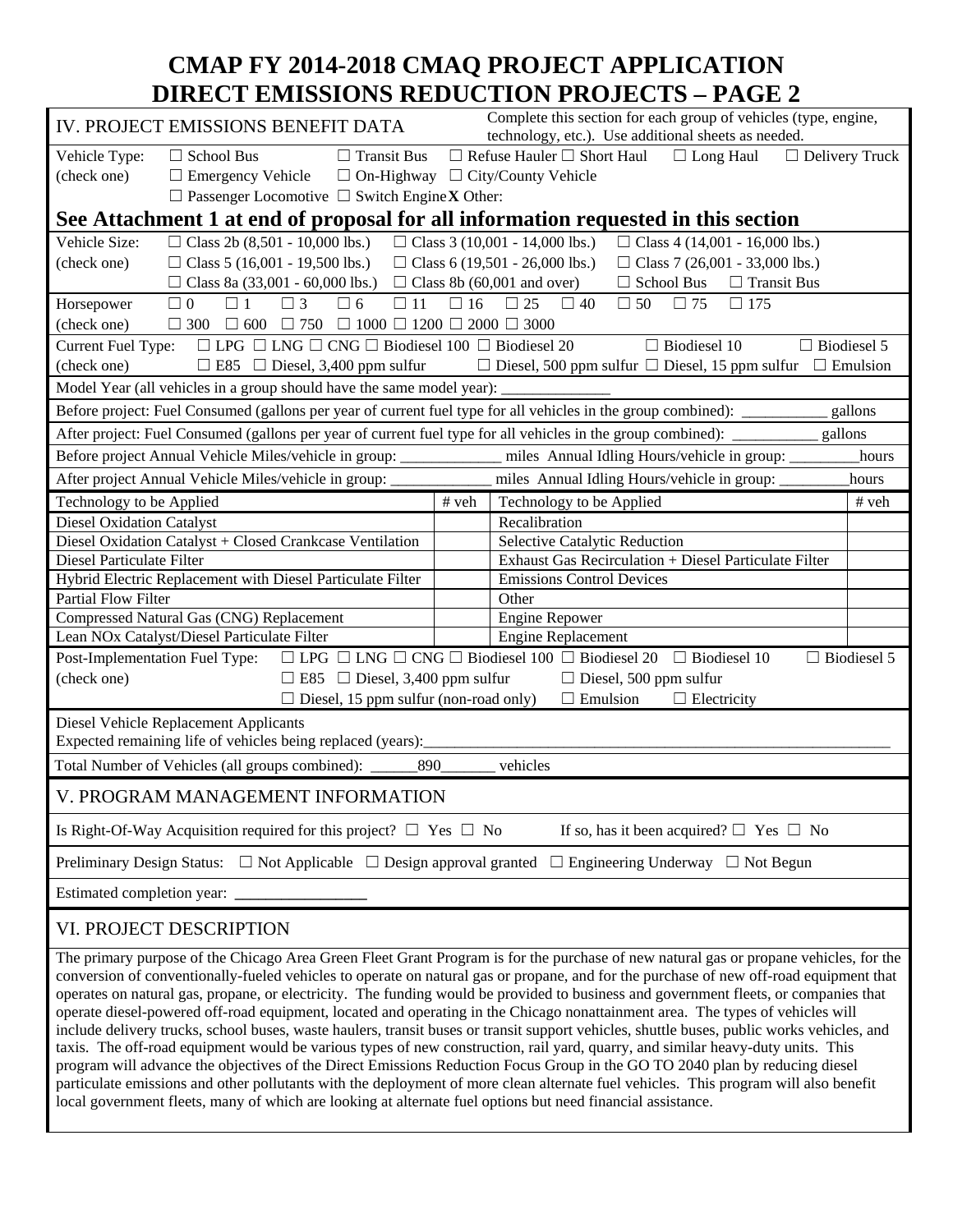## **CHICAGO AREA GREEN FLEET GRANT PROGRAM**

## **I. Summary of Project**

The Illinois Environmental Protection Agency (Illinois EPA) is requesting \$10 million in Congestion Mitigation and Air Quality Improvement Program (CMAQ) funds to establish the Chicago Area Green Fleet Grant Program. The primary purpose of this program would be for the purchase of new natural gas or propane vehicles, for the conversion of conventionally-fueled vehicles to operate on natural gas or propane, and for the purchase of new heavy-duty off-road equipment that operates on natural gas, propane, or electricity. The funding would be provided to business and government fleets, or companies that operate diesel-powered off-road equipment, located and operating in the Chicago nonattainment area. The \$10 million funding request would be allocated in increments of \$2 million per year in each of federal fiscal years 2014- 2018. The types of vehicles will include delivery trucks, school buses, waste haulers, transit buses or transit support vehicles, shuttle buses, public works vehicles, light-duty trucks, and taxis. The off-road equipment would be various types of new construction, rail yard, quarry, and similar heavy-duty units.

## **II. Background**

## *Current Illinois EPA Green Fleets Programs*

The following are currently part of the Illinois Green Fleets Program:

1. Alternate Fuels Rebate Program

Since 1998, the Illinois EPA has administered the Alternate Fuels Rebate Program that provides rebates for 80 percent of the incremental cost in purchasing an alternate fuel vehicle versus the conventional version of the vehicle, or 80 percent of the cost to convert a vehicle to an alternate fuel vehicle, up to \$4,000. The program funds natural gas, propane, and electric vehicles. Fuel rebates are also available for those that regularly use ethanol (E85) or higher blends of biodiesel in their vehicles. The program has resulted in nearly 10,000 alternate fuel vehicles from 5,000 applicants, with rebates issued to date totaling over \$8 million.

2. Illinois Clean Diesel Grant Program

This program provides grants to school districts, mass transit districts, businesses, longhaul truck owners/operators, delivery fleets, marine tug operations, and others that operate on-road or off-road diesel-powered vehicles and equipment. Since 2008, \$15 million in grants have been issued for over 300 projects to clean-up more than 5,200 diesel vehicles and off-road equipment. The types of clean diesel technology options implemented with clean diesel funding include idling equipment, particulate filters, oxidation catalysts, closed crankcase ventilation systems, new higher tier cleaner engines, and new diesel hybrid vehicles.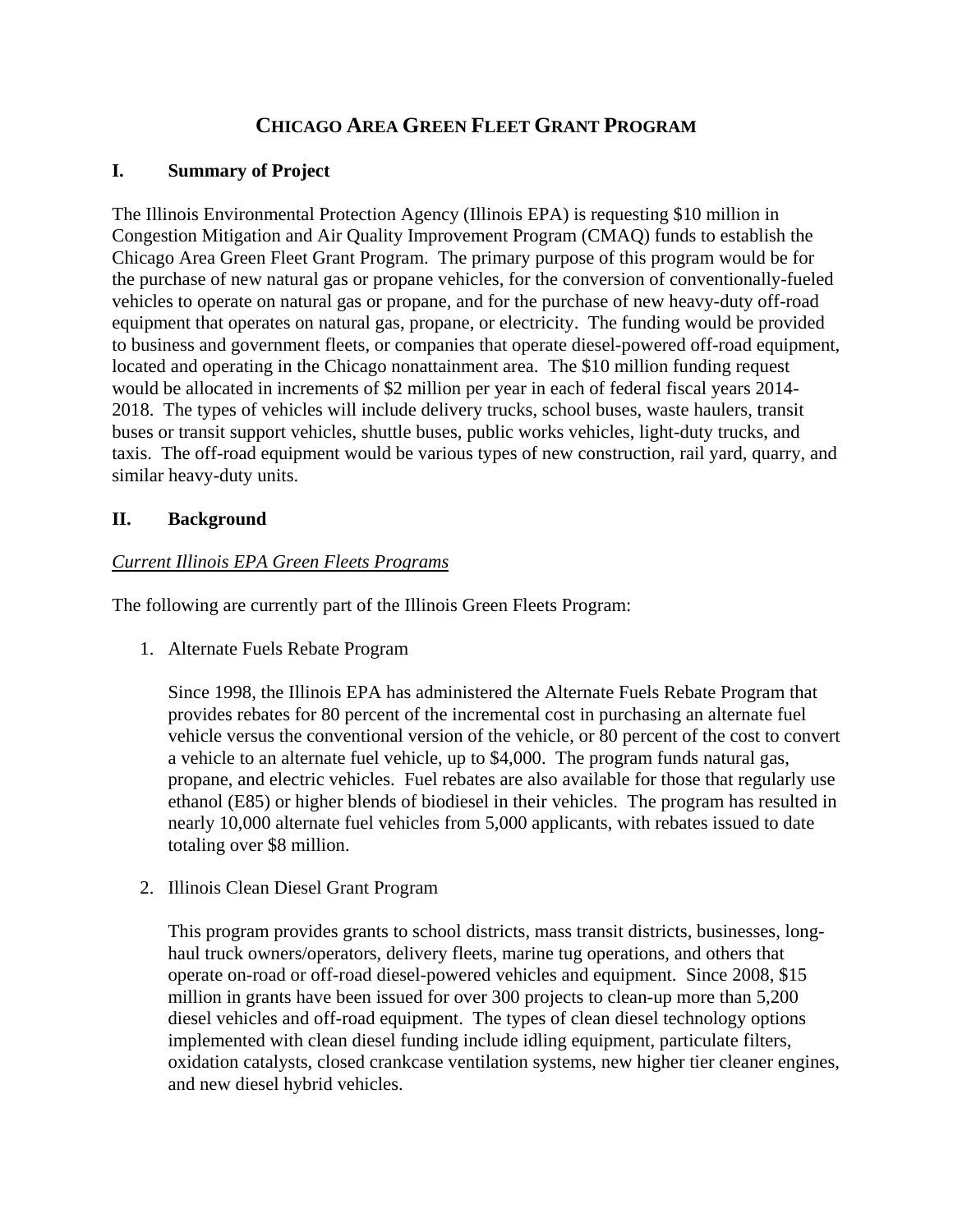### *Need to Establish Funds for a New Illinois Green Fleet Grant Program*

The Illinois EPA is experiencing a significant increase in applications and inquiries for both the Alternate Fuels Rebate and Clean Diesel Grant programs from various companies and types of fleets, including local governments, waste haulers, those operating delivery trucks, park districts, taxi fleets, and school districts in the Chicago area. Many of the inquiries are with regards to available funding for natural gas and propane trucks and buses. We have also received a few inquiries regarding alternate fuel off-road equipment. Without additional revenues, the current funding levels for the Alternate Fuels Rebate Program are insufficient to process all applications in a timely manner.

In addition, the rebate program is not ideally suited for medium- and heavy-duty vehicles. For example, the maximum \$4,000 rebate amount per alternate fuel vehicle is an insufficient incentive for larger vehicles in which the alternate fuel engine and fuel system may cost \$15,000 to \$50,000 more than the equivalent diesel model. Furthermore, off-road equipment powered by an alternate fuel is not eligible for a rebate.

The Illinois EPA has received requests from various fleets and alternate fuel industry representatives to include alternate fuels in the Clean Diesel Grant Program and to provide larger incentives for vehicles and off-road equipment that would normally run on diesel fuel. While this is worth considering, our annual clean diesel funding from the U.S. Environmental Protection Agency (U.S. EPA) has been reduced each year, and is currently less than \$300,000 for the entire state. Recently, the amount of available U.S. EPA funding for clean diesel projects in Illinois has ranged from \$600,000 up to \$6 million per year. The significantly reduced funding has resulted in fewer projects and/or having to limit projects to a relatively small amount of grant funding. In addition, it is still possible that the President or Congress may entirely negate the funding for this program, which had been proposed in the past year.

### **III. The Chicago Area Green Fleet Grant Program**

#### *Objectives*

The main objective of the Chicago Area Green Fleet Grant Program is to provide the incentive for a government and business fleet in the Chicago area to switch to the use of cleaner natural gas or propane in on-road vehicles. During the past several years, there has been a significant increase in natural gas and propane refueling stations being implemented in the Chicago area. Fleets that are located within a reasonable distance of such facilities are looking to acquire alternate fuel vehicles and coordinate refueling activities with the facility host.

In addition, the program will provide the incentive for companies or other organizations operating diesel-powered off-road equipment to purchase new equipment that is powered by natural gas, propane, or electricity. The grants will also assist those local governments and businesses that are already using natural gas or propane in some vehicles, but require financial assistance to increase the number of such vehicles in their fleet.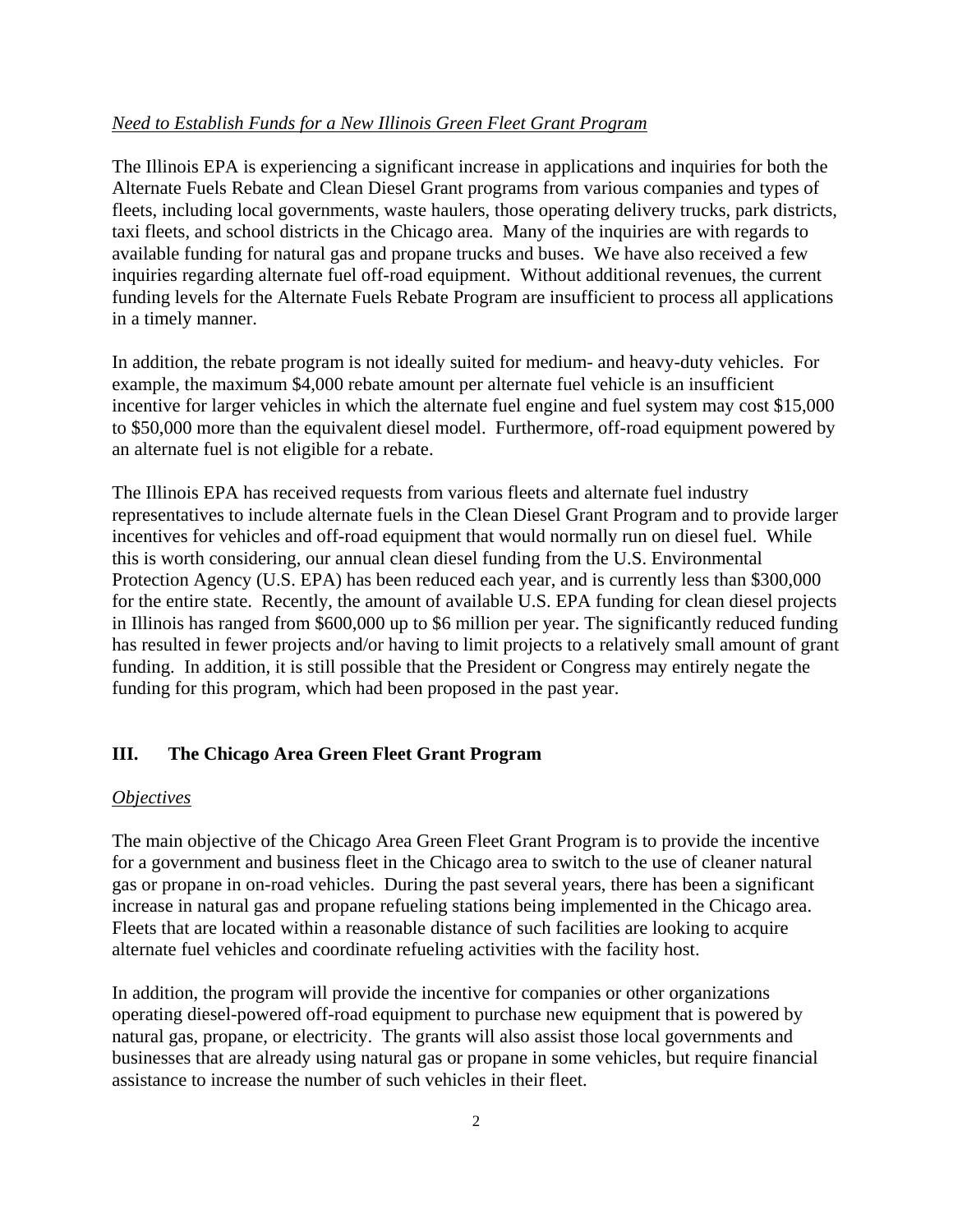Furthermore, the Illinois EPA would not select applications that requested funding for vehicles or off-road equipment in which the alternate fuel is actually the "conventional fuel" for such units. For example, the funding would not be used to assist an applicant in purchasing propanepowered forklifts, such as those commonly used in a warehouse, or for a Zamboni used to resurface the ice at a hockey rink. As with its other green fleet programs, the Illinois EPA reserves the right to fund a portion of the application request and will ensure that the new vehicle purchase, conversion, or new off-road equipment meets the intended objectives and all applicable U.S. EPA certification requirements for alternate fuel vehicles and engines.

#### *Grant Request and Project Funding Amounts*

The Illinois EPA is requesting \$10 million in CMAQ funding to be allocated in \$2 million increments in each of federal fiscal years 2014, 2015, 2016, 2017, and 2018 to add the Chicago Area Green Fleet Grant Program as an important component to the Illinois Green Fleets initiative. This program would only provide funding to selected grant applicants located in the Chicago nonattainment area and for those vehicles or equipment units which will primarily operate in the Chicago area.

Similar to the Clean Diesel Grant Program, interested applicants would submit an application form and cost quotes for the types of vehicles or off-road equipment they would like to purchase. Selections will be made based on those that favor greater air quality improvements. The criteria include the number of vehicles or equipment being requested, anticipated miles driven for the vehicles or annual usage rate hours for the equipment, how the vehicles or equipment are utilized, the typical routes or operating locations of the vehicles or equipment, annual gallons of diesel fuel being displaced by operating the vehicles or equipment on the alternate fuel, and the logistics of how the vehicles or equipment will be refueled.

Table 1 outlines the amount of grant funding per vehicle or off-road equipment unit that would be available for selected projects.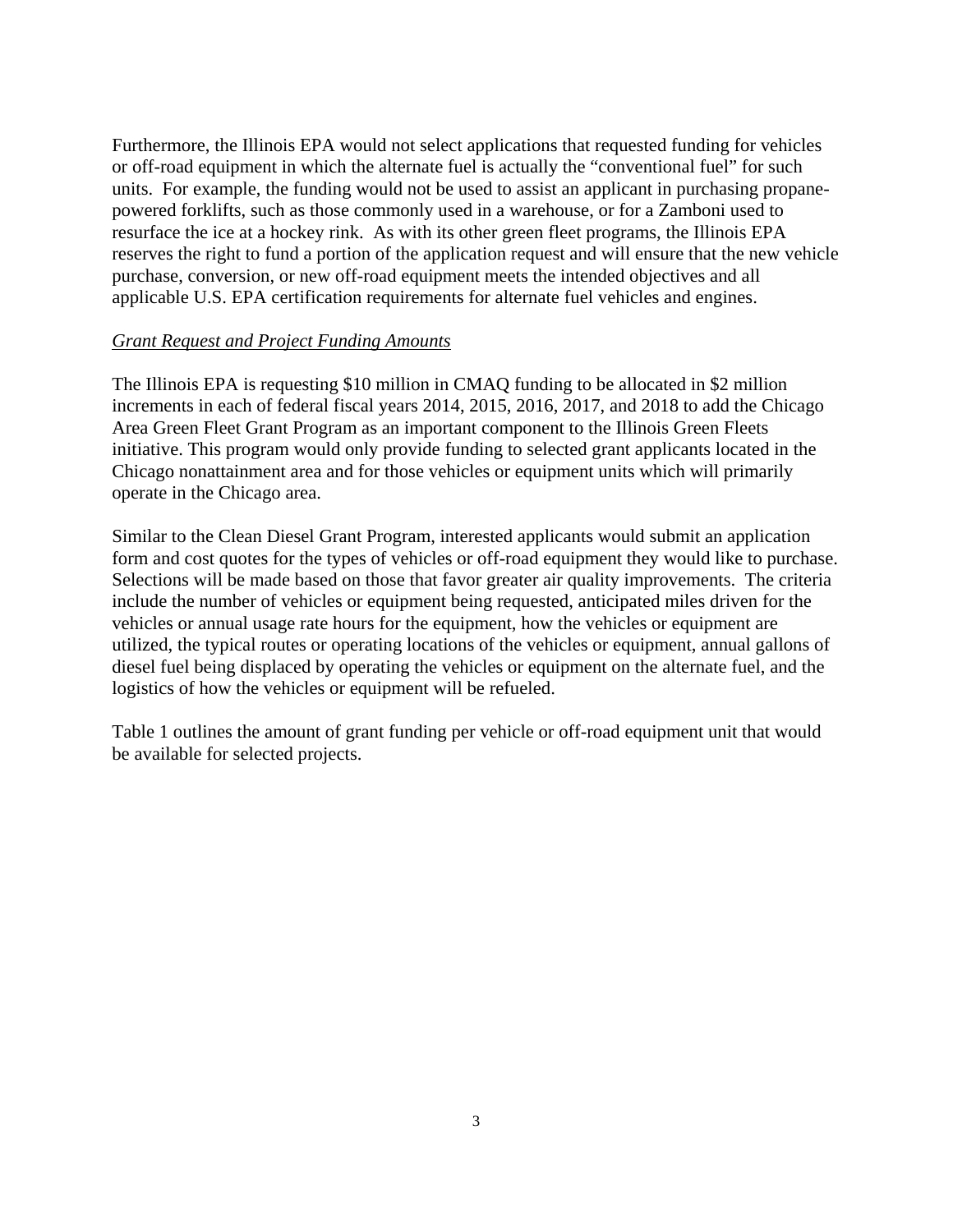| <b>Table 1</b>                                                                                           |                                                                                                                                                                    |                                                                                                                                                                          |  |  |  |  |  |
|----------------------------------------------------------------------------------------------------------|--------------------------------------------------------------------------------------------------------------------------------------------------------------------|--------------------------------------------------------------------------------------------------------------------------------------------------------------------------|--|--|--|--|--|
| <b>Vehicle or Equipment Unit</b>                                                                         | <b>Vehicle Description</b>                                                                                                                                         | <b>Grant Amount per Vehicle</b><br>or Equipment Unit                                                                                                                     |  |  |  |  |  |
| Purchase of new Class 1-3<br>natural gas or propane vehicle                                              | Vehicles up to 14,000 GVWR,<br>including taxis, police and<br>public works vehicles, shuttle<br>buses, and delivery trucks                                         | 50% of the incremental cost of<br>the alternate fuel vehicle<br>compared to the same gas or<br>diesel model, up to \$10,000                                              |  |  |  |  |  |
| Purchase of new Class 4-8<br>natural gas or propane vehicle                                              | Vehicles greater than 14,000<br>GVWR, including larger<br>delivery trucks, utility bucket<br>trucks, school buses, transit<br>buses, waste hauler refuse<br>trucks | 50% of the incremental cost of<br>the alternate fuel vehicle<br>compared to the same diesel<br>model, up to \$20,000                                                     |  |  |  |  |  |
| Conversion of a Class 1-3<br>vehicle to natural gas or<br>propane                                        | Vehicles up to 14,000 GVWR,<br>including taxis, police and<br>public works vehicles, shuttle<br>buses, and delivery trucks                                         | 50% of the cost of the<br>conversion of a conventional<br>vehicle to operate on natural<br>gas or propane, up to \$10,000                                                |  |  |  |  |  |
| Conversion of a Class 4-8<br>vehicle to natural gas or<br>propane                                        | Vehicles greater than 14,000<br>GVWR, including larger<br>delivery trucks, utility bucket<br>trucks, school buses, transit<br>buses, waste hauler refuse<br>trucks | 50% of the cost of the<br>conversion of a conventional<br>vehicle to operate on natural<br>gas or propane, up to \$20,000                                                |  |  |  |  |  |
| Purchase of a new off-road<br>equipment unit that operates<br>on natural gas, propane, or<br>electricity | Off-road equipment, such as<br>track type tractors used for<br>construction or at quarries,<br>equipment at rail yards, and<br>similar units                       | 50% of the incremental cost of<br>the alternate fuel version of<br>the new equipment unit<br>compared to the cost of the<br>same type of diesel unit, up to<br>\$100,000 |  |  |  |  |  |

Consistent with our previously awarded CMAQ grants and with the objectives of the Illinois Alternate Fuels Rebate and Clean Diesel Grant programs, the eligibility criteria for project selection includes:

- 1. Applicant must be a local government unit, business, or organization located in the Chicago nonattainment counties of Cook, DuPage, Kane, Lake, McHenry, Will, and Aux Sable and Goose Lake Townships in Grundy County and Oswego Township in Kendall County.
- 2. The vehicles and off-road equipment units being purchased or converted must be located and primarily operated in the Chicago nonattainment area.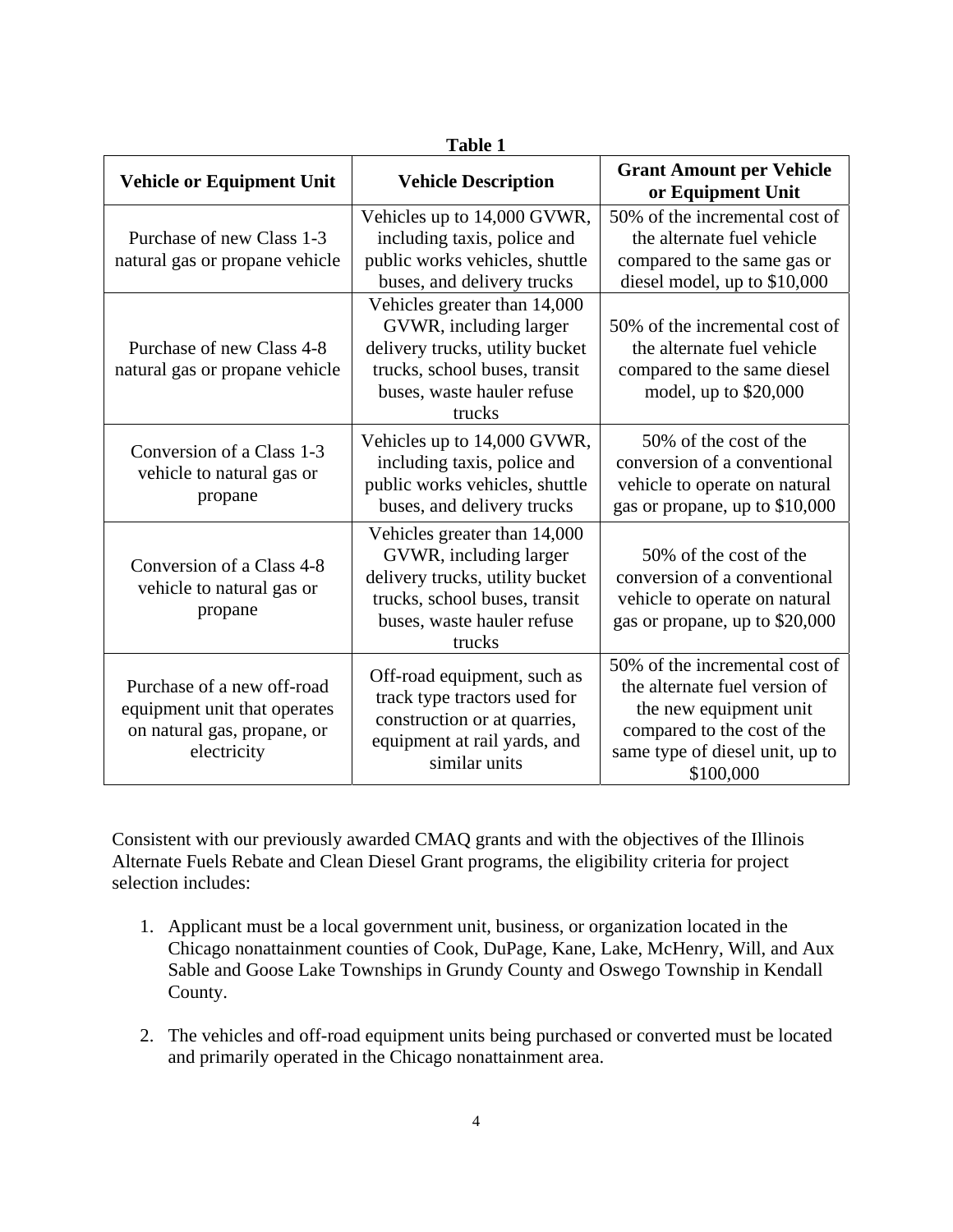Furthermore, the grant conditions for each applicant will state that by accepting a grant under this program, those vehicles or equipment units will not be eligible to receive a rebate or grant under the Illinois EPA's Alternate Fuels Rebate or Clean Diesel Grant programs. We will also cross-reference incoming applications and coordinate with the City of Chicago and the Chicago Area Clean Cities coalition to ensure that the applicant has not or will not receive other CMAQ funding for the same set of vehicles or equipment.

The following are recent inquiries that help to illustrate the potential demand for additional alternate fuel funding sources in the Chicago area for the types of projects that are not covered or adequately addressed by existing Illinois EPA programs or other CMAQ-funded projects.

#### *Inquiry #1:*

The Illinois EPA was contacted by a park district in Will County that is requesting grants or rebates to convert eight of their current trucks to operate on propane. These trucks are less than 14,000 pounds GVWR (Class 1-3). The conversion system and installation labor will cost \$8,000 per truck. From Table 1, each truck would be eligible to receive a grant for \$4,000.

#### *Inquiry #2:*

The Illinois EPA was contacted by a school district in Cook County inquiring about funding availability for their desire to purchase 20 new natural gas-powered school buses (Class 6). The school district is located near an existing public natural gas refueling station. Each natural gas bus has an estimated incremental cost of \$40,000. From Table 1, the amount of the grant for each bus would be \$20,000.

#### *Inquiry #3:*

A hotel management company that operates four hotels in the O'Hare area inquired about incentives for natural gas-powered shuttle buses that would transport passengers to and from their properties and the airport. They would be able to refuel their vehicles at Gas Technology Institute's natural gas station in Des Plaines. The incremental purchase cost of each new shuttle bus (Class 3) is about \$14,000. Each shuttle would receive a \$7,000 grant.

In addition to the above inquiries, there are two sheriff's departments in the Chicago area that are interested in acquiring natural gas or propane-powered police vehicles, as they have access to both fuels. Also, a major electronics store is interested in natural gas or propane delivery trucks, a major transit service is interested in natural gas buses, and more waste and disposal companies are looking at natural gas options for refuse trucks.

Along with new vehicle or conversion options for natural gas or propane-powered public works vehicles, school buses, shuttle buses, transit buses, delivery trucks, and similar large vehicles, there are also several alternate fuel engine options for off-road equipment. Caterpillar and Cummins manufacture natural gas and propane heavy-duty engines that can be installed in a variety of equipment, such as street sweepers and track type tractors. There are also electric motor options for certain types of equipment, such as cranes operating in a rail yard.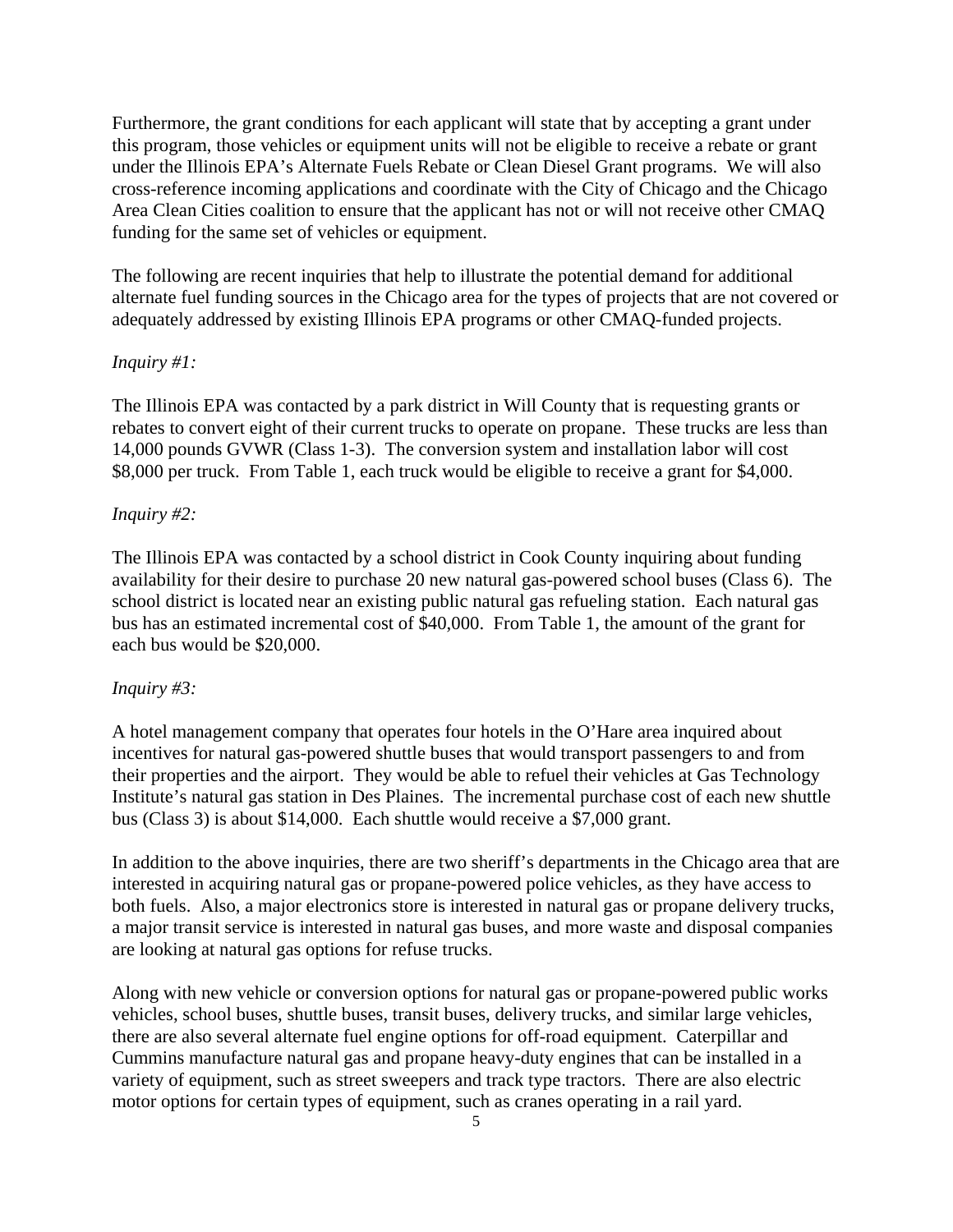The Illinois EPA is aware that the CMAQ Project Selection Committee approved the City of Chicago's \$15 million request for its "Chicago Area Alternate Fuels Deployment Project, Phase 2" project that includes, among other things, an Electric Truck Voucher Program to provide an incentive for fleets in the Chicago area to purchase electric trucks. To avoid duplication with the City's program, this proposal does not include electric vehicles or electric trucks. At the current time, we are not receiving many business or government fleet applications or inquiries regarding electric vehicle incentives in the Chicago area; the primary fuels of interest to fleets are strongly in favor of natural gas and propane. Also, the Illinois EPA received \$5 million in CMAQ funding, to be allocated over five years, for engine repower projects. This proposal does not include engine repower projects (e.g., an existing off-road equipment unit has the older, diesel engine removed and replaced with a new cleaner, higher tier engine). This program will address the types of alternate fuels, vehicles, and equipment that are not covered by the aforementioned approved CMAQ funding programs, and will fill a significant void that government and business fleets, and companies with off-road equipment, are seeking assistance with.

#### **IV. Annual Program Plan Budget**

Table 2 represents the estimated annual work plan budget for each fiscal year. This budget is an estimate reflecting the numbers and types of vehicles and off-road equipment that we expect to implement each fiscal year. The actual budget will depend on the types of funding requests in the applications. However, similar to the Clean Diesel Grant Program and our previous CMAQ applications, we will make efforts to adhere to the budget work plan outlined below.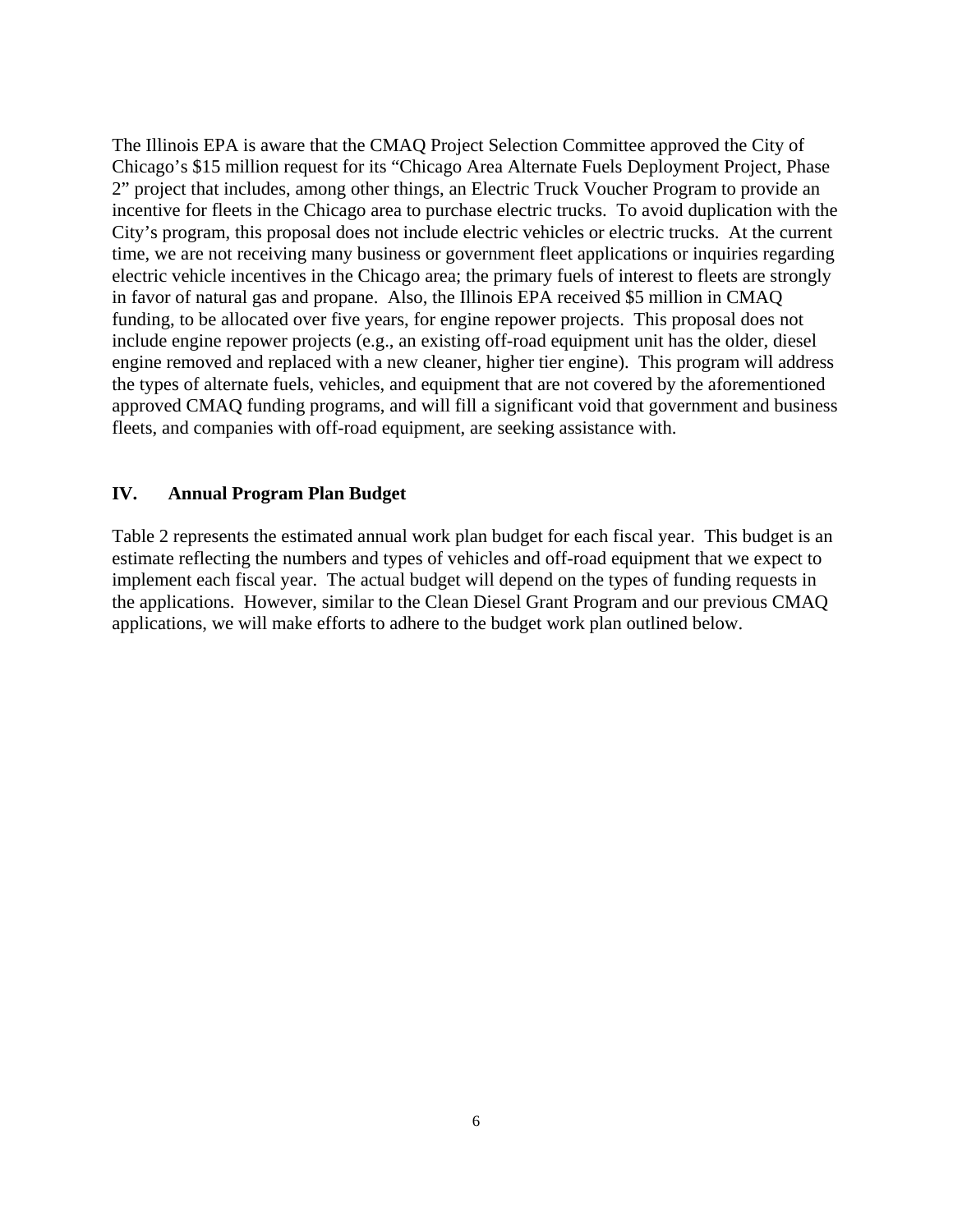**Table 2 Annual CMAQ Budget for the Chicago Area Green Fleet Grant Program (Estimated Budget for each fiscal year 2014-2018)** 

| Vehicle Equipment Unit                                                                                | # of<br>Units | <b>Average Amount</b><br>of 50% grant per<br>unit | <b>Estimated Budget</b> |
|-------------------------------------------------------------------------------------------------------|---------------|---------------------------------------------------|-------------------------|
| Purchase of new Class 1-3 natural gas<br>or propane vehicle                                           | 50            | \$7,000                                           | \$350,000               |
| Purchase of new Class 4-8 natural gas<br>or propane vehicle                                           | 50            | \$14,000                                          | \$700,000               |
| Conversion of a Class 1-3 vehicle to<br>natural gas or propane                                        | 50            | \$6,000                                           | \$300,000               |
| Conversion of a Class 4-8 vehicle to<br>natural gas or propane                                        | 20            | \$12,000                                          | \$240,000               |
| Purchase of a new off-road equipment<br>unit that operates on natural gas,<br>propane, or electricity | 8             | \$50,000                                          | \$400,000               |
|                                                                                                       |               | Est.                                              | \$2,000,000             |

Table 3 shows the total numbers of vehicles that will be implemented over the five-year period. It is estimated that 850 on-highway vehicles will be implemented, with up to 40 off-road equipment units also being purchased that will run on natural gas, propane, or electricity in lieu of diesel fuel. We anticipate that several of the Class 1-3 vehicles will be Class 3 delivery trucks and shuttle buses.

**Table 3 Estimated Total Number of Vehicles** 

| Vehicle or Equipment Unit                                                                          | <b>Total Number over 5 Years</b> |
|----------------------------------------------------------------------------------------------------|----------------------------------|
| Purchase or Conversion of Class 1-3 natural<br>gas or propane vehicles                             | 500                              |
| Purchase or Conversion of Class 4-8 natural<br>gas or propane vehicles                             | 350                              |
| Purchase of a new off-road equipment unit that<br>operates on natural gas, propane, or electricity | 40                               |
| Estimated total for all categories                                                                 | 890                              |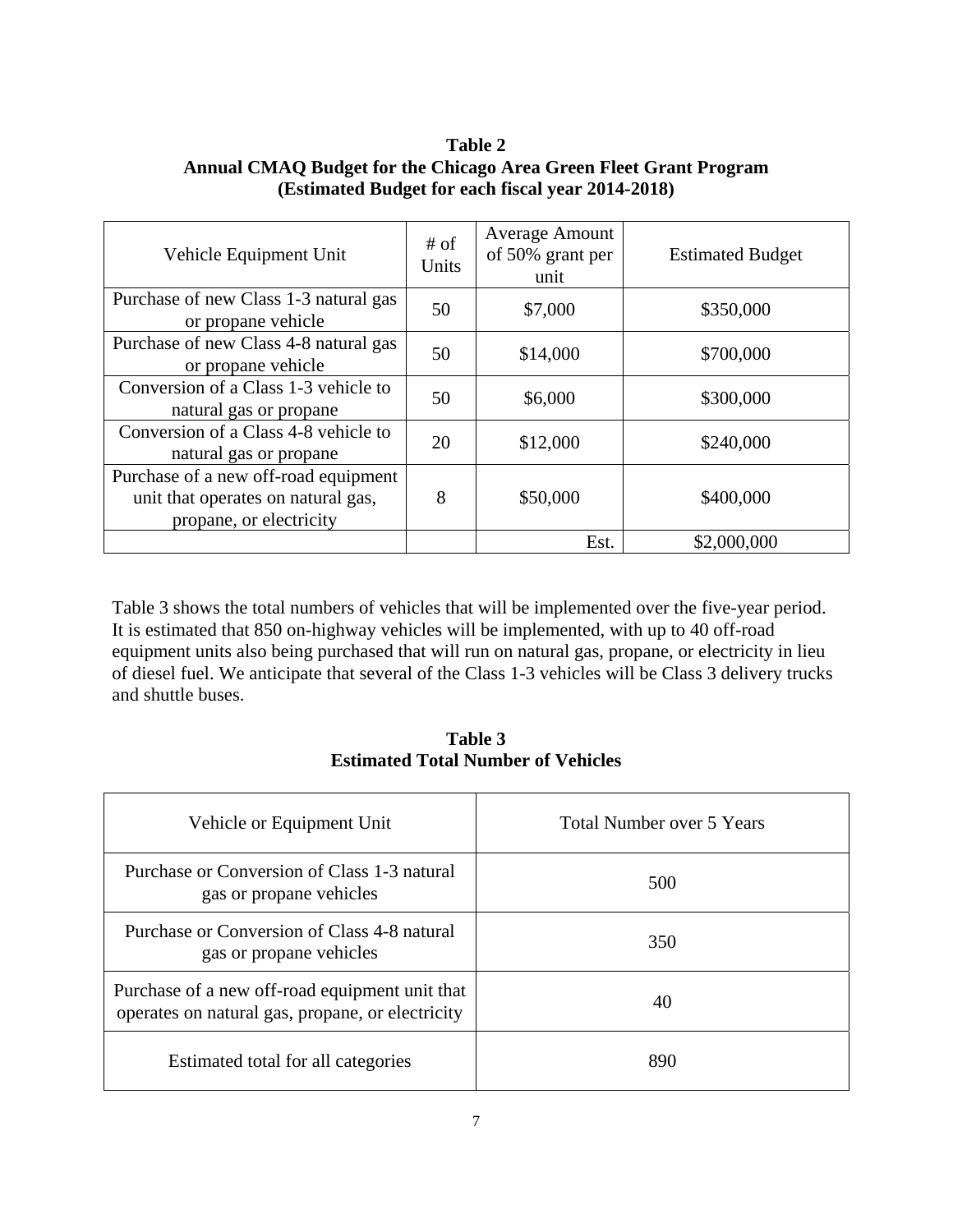#### **V. Diesel Emissions Reduction Priority and Estimated Emissions Reductions**

The U.S. EPA ranks diesel exhaust among air pollutants that pose the greatest risk to public health, especially to older adults, children, and those susceptible to or experiencing respiratoryrelated illnesses or adverse conditions, including asthma. Particulate matter (PM<sub>2.5</sub>) from older diesel engines in both on-road vehicles and off-road equipment is the primary pollutant of concern, often visible to the public as gray to black "sooty emissions." In addition to  $PM_{2.5}$ , other pollutants, such as volatile organic compounds (VOC) and nitrogen oxides (NOx), are also a by-product of the combustion of diesel fuel. In Illinois, diesel-powered vehicles account for about 50 percent of the particulates and NOx emitted from all vehicles.

The Northeastern Illinois area does not meet the national ambient air quality standards for particulate matter (specifically  $PM_{2.5}$ ) and the 8-hour ozone standard. Diesel emissions are a significant contributor of  $PM<sub>2.5</sub>$  and this project will help to reduce particulate emissions. Reductions in VOCs and NOx from all vehicles will also assist the region in meeting the 8-hour ozone standard. In addition to providing overall air quality benefit, this program will advance the objectives of the Direct Emissions Reduction Focus Group in the GO TO 2040 plan by reducing diesel particulate emissions and other pollutants with the deployment of more clean alternate fuel vehicles.

The Illinois EPA used the U.S. Department of Energy's GREET (Greenhouse gases, Regulated Emissions, and Energy Use in Transportation) model to estimate the  $PM<sub>2.5</sub>$ , NOx, and VOC emissions reductions from this project in kilograms per year for each annual phase of the program. The GREET model was developed at Argonne National Laboratory specifically for calculating emission reductions for various pollutants for alternate fuel vehicles.

As shown in Table 4, the vehicles and equipment units will be phased-in, reaching 100 percent effectiveness in Year 5. It is assumed that each vehicle or unit will be in service in the Chicago area for ten years. Beginning in Year 11, the vehicles acquired in Year 1 are presumed to be retired from service, and so forth for Years 12 through 14. By the end of Year 15, it is assumed that all vehicles and units have been retired from service. It is likely that some vehicles, and especially the off-road equipment units, may remain in service for several more years beyond the estimated ten years of operational life. But, since most fleet vehicles only stay in service with the fleet for about ten years, we are assuming no emission benefit after 15 years.

Table 4 includes the GREET results for the vehicles proposed in this program. The inputs estimate an average of 100 miles per day driven for each alternate fuel vehicle, with service being five days per week. Some vehicles, such as taxis, school buses, transit buses, and many delivery trucks, are likely to travel more than 100 miles per day and possibly be in service 6 days per week. Therefore, the Illinois EPA may be using conservative mileage estimates to reflect the anticipated usage of the "average" fleet vehicle or unit. At the bottom of Table 4, the total project cost of \$20 million was used to calculate the cost benefit for each pollutant in cost per kilogram reduced.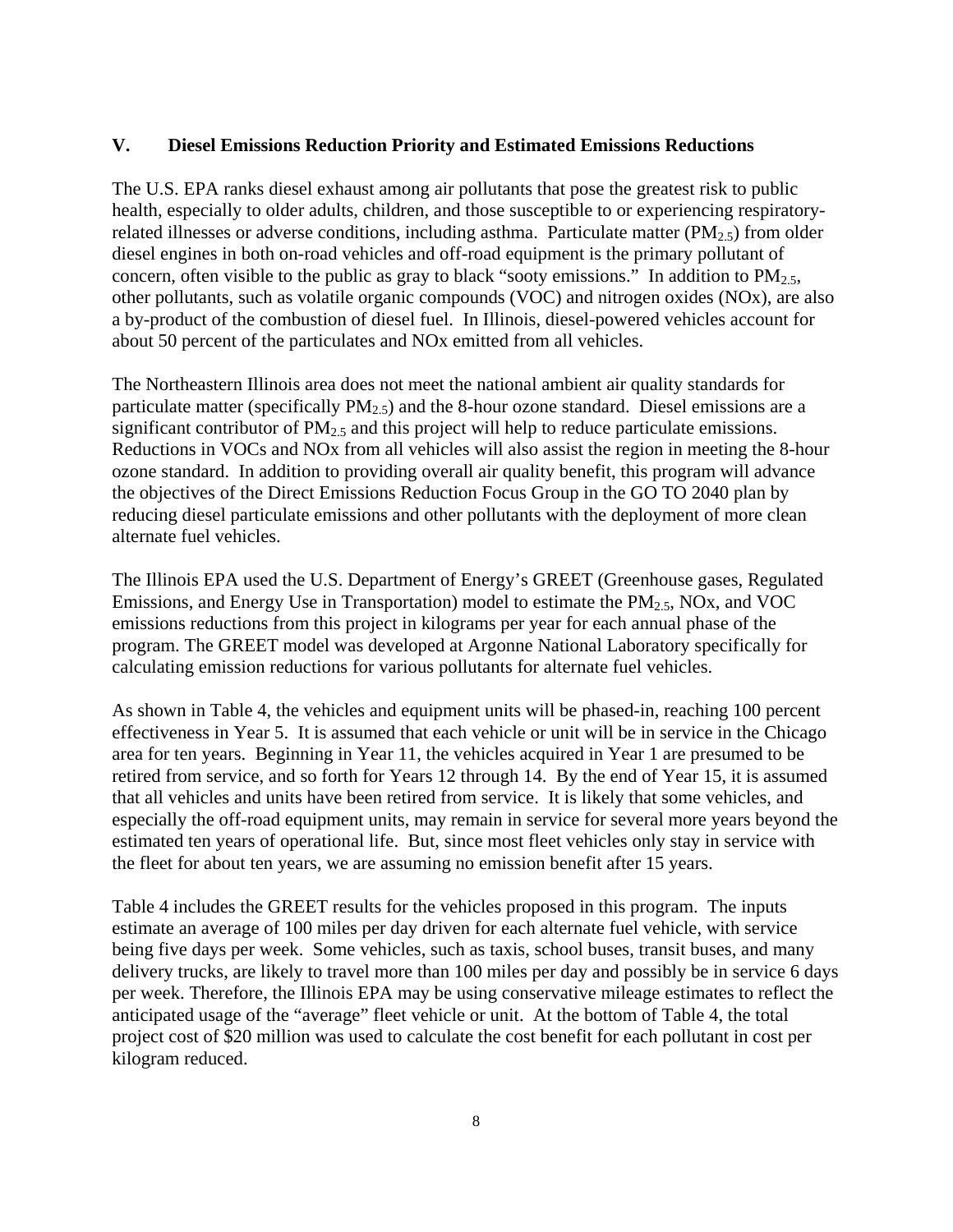|                                                                           | $PM2.5$ reduced (kg) | NOx reduced $(kg)$ | VOC reduced (kg) |
|---------------------------------------------------------------------------|----------------------|--------------------|------------------|
| Year 1<br>(20% implementation)                                            | 391                  | 30,297             | 1,351            |
| Year 2<br>(40% implementation)                                            | 782                  | 60,594             | 2,702            |
| Year 3<br>(60% implementation)                                            | 1,173                | 90,891             | 4,053            |
| Year 4<br>(80% implementation)                                            | 1,564                | 121,188            | 5,404            |
| Year 5 (100%<br>implementation, all<br>AFVs in service by<br>end of year) | 1,955                | 151,485            | 6,755            |
| Year 6 (all AFVs in<br>service)                                           | 1,955                | 151,485            | 6,755            |
| Year 7 (all AFVs in<br>service)                                           | 1,955                | 151,485            | 6,755            |
| Year 8 (all AFVs in<br>service)                                           | 1,955                | 151,485            | 6,755            |
| Year 9 (all AFVs in<br>service)                                           | 1,955                | 151,485            | 6,755            |
| Year 10 (all AFVs in<br>service)                                          | 1,955                | 151,485            | 6,755            |
| Year 11 (AFVs from<br>Year 1 now retired)                                 | 1,564                | 121,188            | 5,404            |
| Year 12 (AFVs from<br>Years 1 and 2 now<br>retired)                       | 1,173                | 90,891             | 4,053            |
| Year 13 (AFVs from<br>Years 1-3 now<br>retired)                           | 782                  | 60,594             | 2,702            |
| Year 14 (AFVs from<br>Years 1-4 now<br>retired)                           | 391                  | 30,297             | 1,351            |
| All AFVs retired by<br>end of Year 15                                     | $\boldsymbol{0}$     | $\boldsymbol{0}$   | $\overline{0}$   |
| Lifetime Total<br><b>Pollutant Reduced</b>                                | 19,550               | 1,514,850          | 67,550           |
| <b>Cost Benefit:</b><br>Cost/kg reduced                                   | \$1,023              | \$13               | \$296            |

**Table 4 Estimated Annual and Lifetime Emission Reduction Benefits**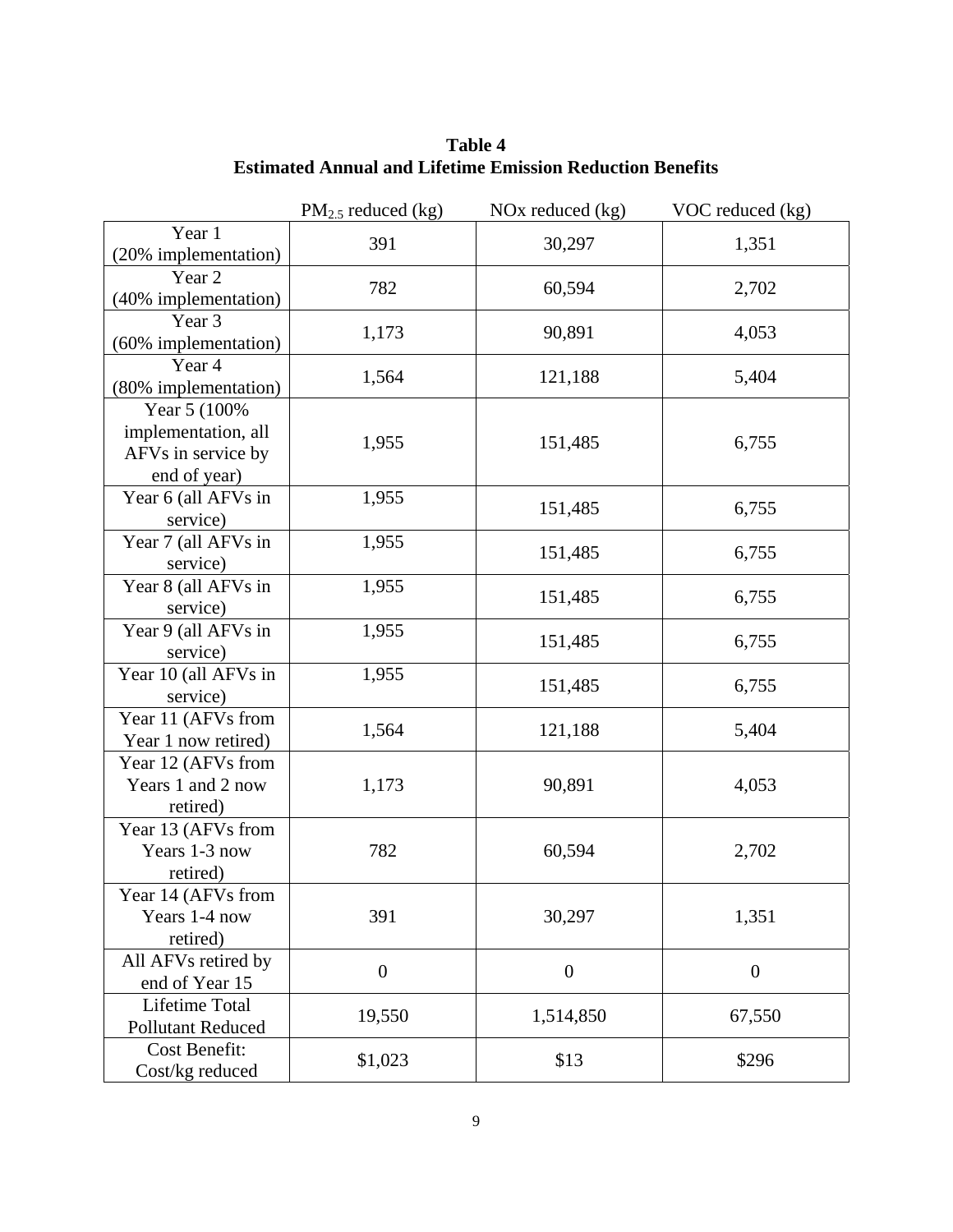## **VI. Project Coordination and Administration**

The Illinois EPA will coordinate with its partners, including the members of the Chicago Area Clean Cities coalition and the Illinois Clean Diesel Workgroup, the participating fleets in the Illinois Green Fleets Program, several fleet organizations in the Chicago area, local government organizations, and environmental groups, to solicit project proposals. This process has worked very well with the other green fleet programs administered by the Agency.

If selected, Illinois EPA staff administering and overseeing the Chicago Area Green Fleet Grant Program will include Darwin Burkhart, Manager, Clean Air Programs and Chair of the Chicago Area Clean Cities coalition, and Mike Rogers, Vehicle Technical Services, in the Division of Mobile Source Programs in the Bureau of Air.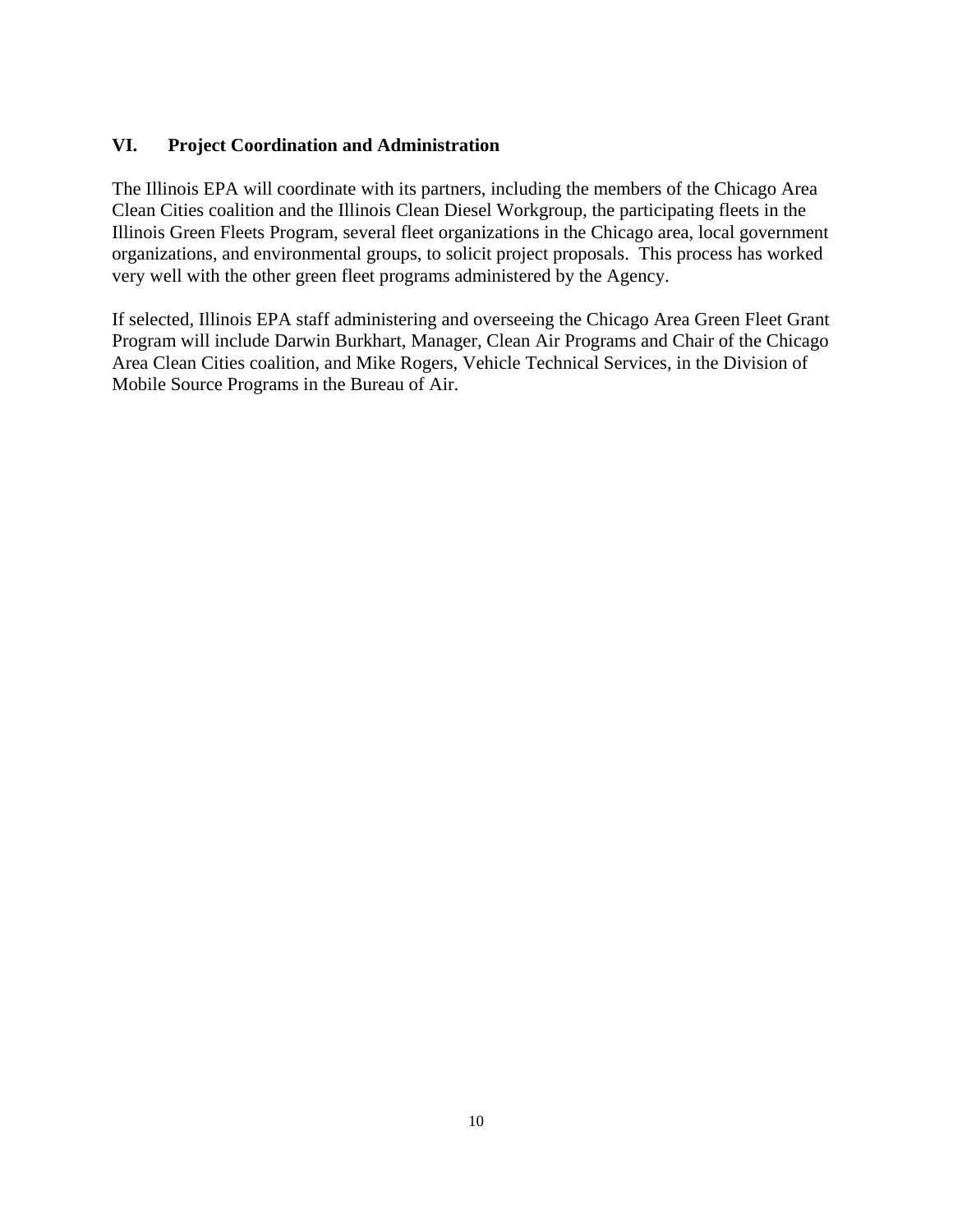#### **Attachment 1**

#### **Vehicle Information for CMAQ Project Application Form Direct Emissions Reduction Project**

The following provides the specific information required for each vehicle type as requested on the above referenced form. The current average model year represents default values used in the GREET model. The other values for fuel consumed, annual miles, and idling hours are representative estimates based on actual vehicle information for certain types of fleets as submitted by fleet managers for the Alternate Fuels Rebate and Clean Diesel Grant programs and/or from fleet data collected by the Chicago Area Clean Cities coalition.

| <b>Vehicle</b><br><b>Type</b> | <b>Total</b><br><b>Number</b> | <b>Vehicle</b><br><b>Size</b> | <b>Current</b><br><b>Average</b> | <b>Current</b><br><b>Fuel to</b> | <b>Fuel</b><br><b>Gallons</b> | Average<br><b>Annual</b> | <b>Annual</b><br><b>Idling</b> |
|-------------------------------|-------------------------------|-------------------------------|----------------------------------|----------------------------------|-------------------------------|--------------------------|--------------------------------|
|                               | <sub>of</sub>                 |                               | <b>Model</b>                     | <b>New Fuel</b>                  | <b>Consumed</b>               | <b>Miles</b> per         | <b>Hours</b> per               |
|                               | <b>Vehicles</b>               |                               | Year                             |                                  | for all                       | vehicle                  | vehicle                        |
|                               |                               |                               |                                  |                                  | vehicles                      |                          |                                |
| Waste                         | 150                           | Class 7                       | 2000                             | Diesel to                        | 1,350,000                     | 20,000                   | 240                            |
| haulers                       |                               |                               |                                  | Natural                          |                               |                          |                                |
|                               |                               |                               |                                  | Gas                              |                               |                          |                                |
| School                        | 50                            | Class 6                       | 2000                             | Diesel to                        | 4,500,000                     | 15,000                   | 400                            |
| buses                         |                               |                               |                                  | Natural                          |                               |                          |                                |
|                               |                               |                               |                                  | Gas or                           |                               |                          |                                |
|                               |                               |                               |                                  | Propane                          |                               |                          |                                |
| Transit                       | 20                            | Class 7                       | 2000                             | Diesel to                        | 3,800,000                     | 50,000                   | 576                            |
| buses                         |                               |                               |                                  | Natural                          |                               |                          |                                |
|                               |                               |                               |                                  | Gas                              |                               |                          |                                |
| Delivery                      | 300                           | Class 3-<br>5                 | 2000                             | Diesel to                        | 510,000                       | 15,000                   | 640                            |
| trucks and<br>Shuttle         |                               |                               |                                  | Natural<br>Gas or                |                               |                          |                                |
| buses                         |                               |                               |                                  | Propane                          |                               |                          |                                |
| <b>Taxis</b>                  | 100                           | Class 1                       | 2006                             | Gasoline                         | 270,000                       | 50,000                   | 1150                           |
|                               |                               |                               |                                  | to Natural                       |                               |                          |                                |
|                               |                               |                               |                                  | Gas                              |                               |                          |                                |
| Emergency                     | 30                            | Class 1-                      | 2006                             | Gasoline                         | 32,000                        | 20,000                   | 850                            |
| vehicles                      |                               | $\sqrt{2}$                    |                                  | to Natural                       |                               |                          |                                |
|                               |                               |                               |                                  | Gas or                           |                               |                          |                                |
|                               |                               |                               |                                  | Propane                          |                               |                          |                                |
| City/County                   | 200                           | Class 1-                      | 2006                             | Gasoline                         | 90,000                        | 10,000                   | 480                            |
| vehicles                      |                               | 3                             |                                  | or Diesel                        |                               |                          |                                |
|                               |                               |                               |                                  | to Natural                       |                               |                          |                                |
|                               |                               |                               |                                  | Gas or                           |                               |                          |                                |
|                               |                               |                               |                                  | Propane                          |                               |                          |                                |
| Off-road                      | 40                            | Heavy-                        | 2000                             | Diesel to                        | 1,000,000                     | 3,000                    | 560/engin                      |
| equipment                     |                               | duty                          |                                  | Natural                          |                               | annual                   | e                              |
|                               |                               |                               |                                  | Gas,                             |                               | usage rate               |                                |
|                               |                               |                               |                                  | Propane,                         |                               | hours/engine             |                                |
|                               |                               |                               |                                  | <sub>or</sub>                    |                               |                          |                                |
|                               |                               |                               |                                  | Electricity                      |                               |                          |                                |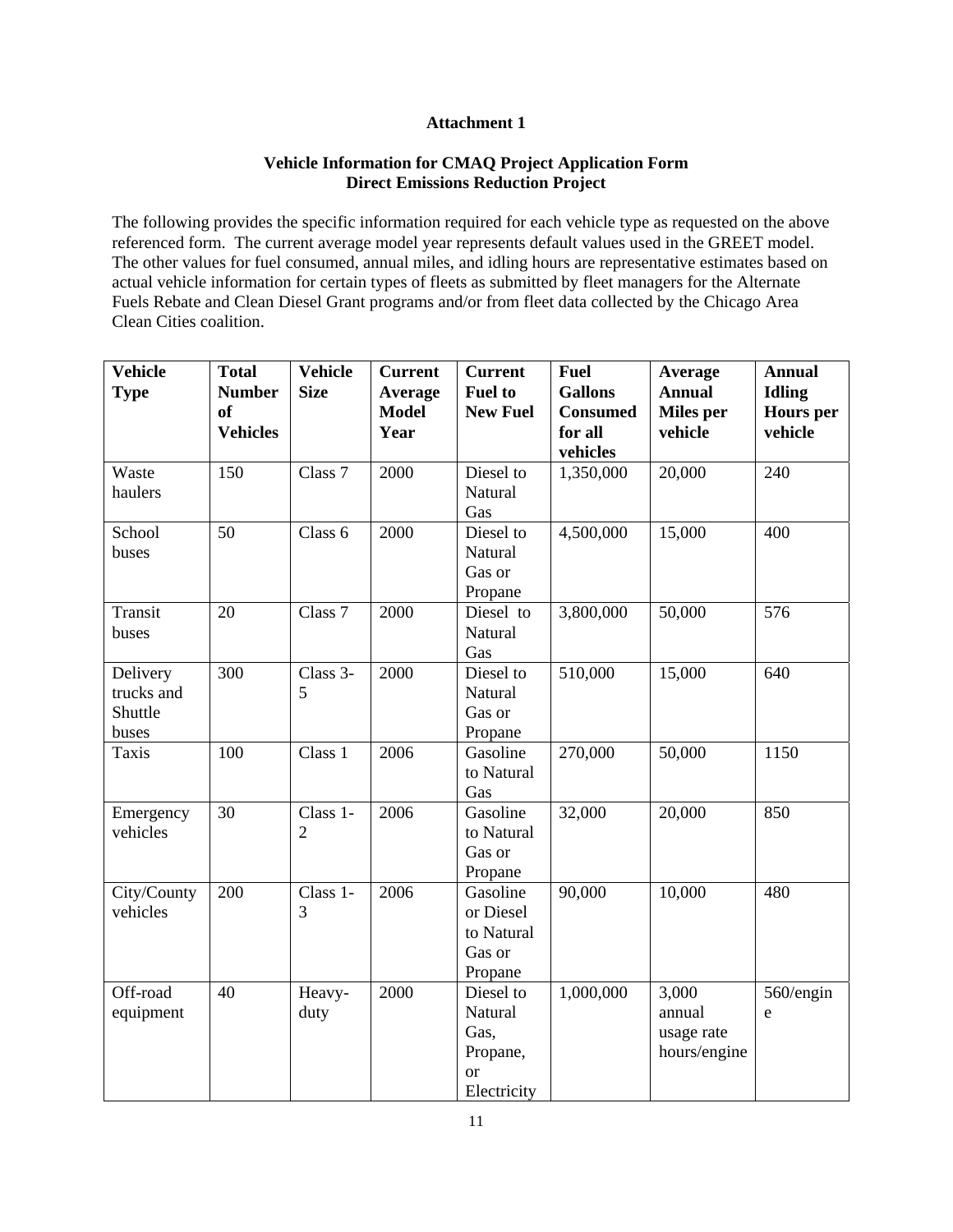## **Clean Cities Area of Interest 4 Emissions Benefit Tool**

Notes: Data should be inserted into yellow shaded cells. Emissions benefit estimates are calculated in each of the appropriate tables.

#### **1. How many vehicles of each type are planned for purchase?**

|                           |               |          |           |                        |          |               | Gasoline/    |                  |
|---------------------------|---------------|----------|-----------|------------------------|----------|---------------|--------------|------------------|
|                           |               |          |           |                        |          | Gasoline/     | Diesel Plug- |                  |
|                           |               |          | Liquefied | Hydrogen               |          | Diesel Hybrid | in Hybrid    |                  |
|                           |               | Natural  | Petroleum | (H <sub>2</sub> ) Fuel | Electric | Electric      | Electric     |                  |
|                           | Ethanol (E85) | Gas (NG) | Gas (LPG) | Cell Vehicle           | Vehicle  | Vehicle       | Vehicle      | <b>Biodiesel</b> |
|                           | Vehicle       | Vehicle  | Vehicle   | (FCV)                  | (EV)     | (HEV)         | (PHEV)       | Vehicle          |
|                           |               |          |           |                        |          |               |              | <b>100%</b>      |
| Light Duty Vehicle        | 0             | 50       | 25        | 0                      |          |               | 0            | $\overline{0}$   |
| Medium/Heavy Duty Vehicle |               | 78       | 25        | $\Omega$               |          |               |              | $\overline{0}$   |

#### **2. On average, how many miles will each vehicle be driven per day?**

|                           |             | <b>NG</b> | LPG                         |        |    | Gasoline/  | Gasoline/   | <b>Biodiesel</b> |
|---------------------------|-------------|-----------|-----------------------------|--------|----|------------|-------------|------------------|
|                           | E85 Vehicle | Vehicle   | √ehicle                     | H2 FCV | EV | Diesel HEV | Diesel PHEV | Vehiclel         |
| Light Duty Vehicle        |             |           | $\overline{\phantom{0}}$ 00 |        |    |            |             |                  |
| Medium/Heavy Duty Vehicle |             |           | 100                         |        |    |            |             |                  |

### **3. On average, how many will days will each vehicle be driven per week?**

|                           |             | <b>NG</b> | LPG     |                                |    | Gasoline/ | Gasoline/               | <b>Biodiesel</b> |
|---------------------------|-------------|-----------|---------|--------------------------------|----|-----------|-------------------------|------------------|
|                           | E85 Vehicle | Vehicle   | Vehicle | H <sub>2</sub> FC <sub>V</sub> | EV |           | Diesel HEV  Diesel PHEV | Vehicle          |
| <b>Light Duty Vehicle</b> |             |           |         |                                |    |           |                         | $\mathbf{b}$     |
| Medium/Heavy Duty Vehicle |             |           |         |                                |    |           |                         | $\mathbf{b}$     |

### **4. Annual carbon monoxide (CO) emissions credit (pounds)**

|                           | E85 Vehicle | ΝG<br>Vehicle | ∟PG<br>Vehicle | H <sub>2</sub> FC <sub>V</sub> | EV  | Gasoline/ | Gasoline/<br>Diesel HEV Diesel PHEV | <b>Biodiesel</b><br>Vehicle |
|---------------------------|-------------|---------------|----------------|--------------------------------|-----|-----------|-------------------------------------|-----------------------------|
| Light Duty Vehicle        | 0.0         | 12951.7       | 7823.6         | 0.0                            | 0.0 | 0.0       | 0.0                                 | $0.0\,$                     |
| Medium/Heavy Duty Vehicle | 0.0         | 9728.0        | 3117.9         | 0.0                            | 0.0 | 0.0       | 0.0                                 | 0.0                         |
| Vehicle Total             | 0.0         | 22.679.6      | 10.941.5       | 0.0                            | 0.0 | 0.0       | 0.0                                 | 0.0                         |

**Total Annual CO Credit 33,621.2 pounds**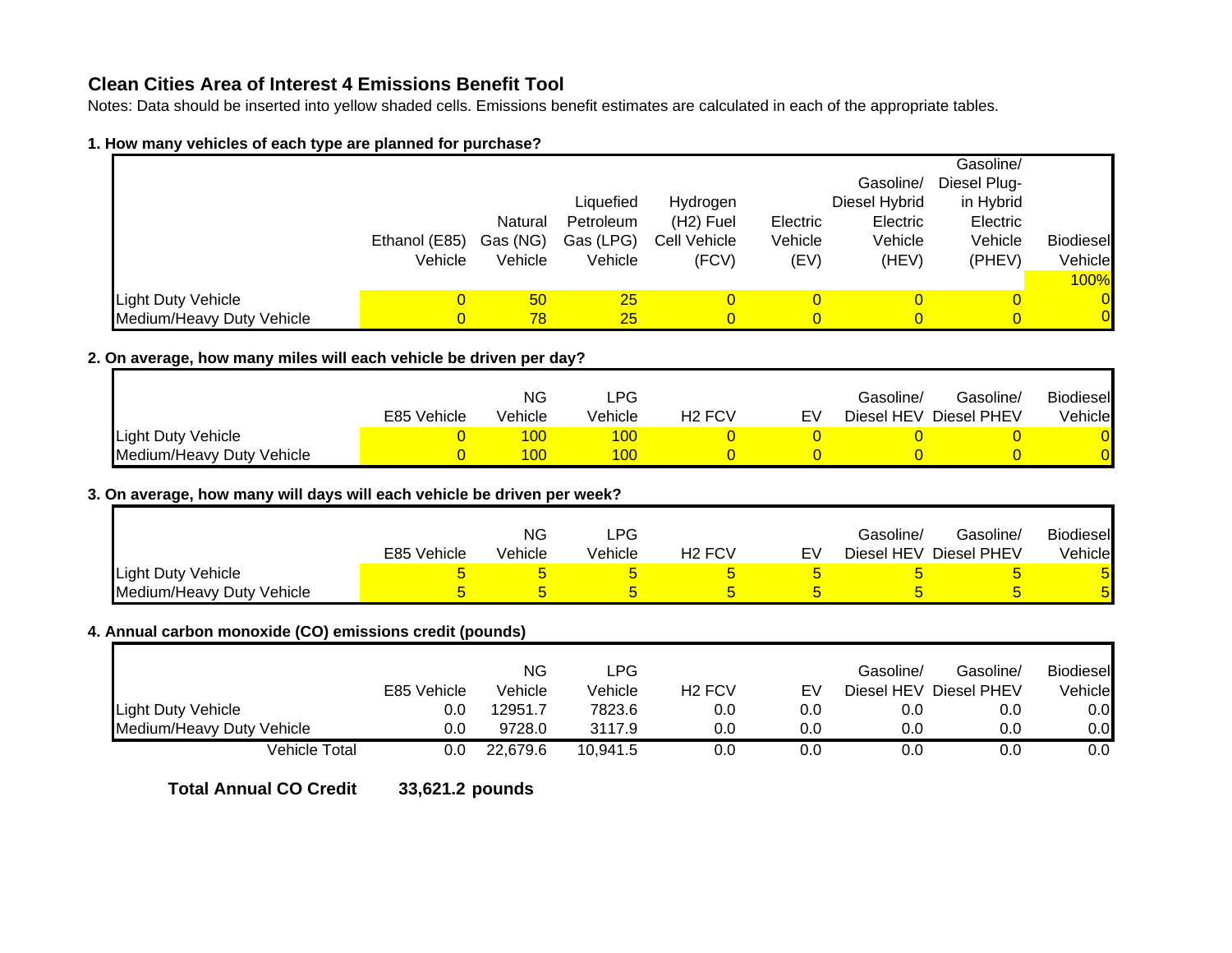# **5. Annual volatile organic compound (VOC) emissions credit (pounds)**

|                           | E85 Vehicle | ΝG<br>Vehicle | ∟PG<br>Vehicle | H <sub>2</sub> FC <sub>V</sub> | EV  | Gasoline/ | Gasoline/<br>Diesel HEV Diesel PHEV | <b>Biodiesel</b><br>Vehicle |
|---------------------------|-------------|---------------|----------------|--------------------------------|-----|-----------|-------------------------------------|-----------------------------|
| Light Duty Vehicle        | 0.0         | 1103.9        | 446.9          | 0.0                            | 0.0 | 0.0       | 0.0                                 | 0.0                         |
| Medium/Heavy Duty Vehicle | 0.0         | 1080.4        | 346.3          | 0.0                            | 0.0 | 0.0       | 0.0                                 | 0.0                         |
| Vehicle Total             | 0.0         | 2.184.3       | 793.1          | 0.0                            | 0.0 |           | 0.C                                 | 0.0                         |

**Total Annual VOC Credit 2,977.4 pounds**

### **6. Annual nitrogen oxide (NOx) emissions credit (pounds)**

|                           | E85 Vehicle | ΝG<br>Vehicle | LPG.<br>Vehicle | H <sub>2</sub> FCV | E٧  | Gasoline/<br>Diesel HEV | Gasoline/<br>Diesel PHEV | <b>Biodiesel</b><br>Vehicle∎ |
|---------------------------|-------------|---------------|-----------------|--------------------|-----|-------------------------|--------------------------|------------------------------|
| <b>Light Duty Vehicle</b> | 0.0         | 1971.3        | 946.9           | 0.0                | 0.0 | 0.0                     | 0.0                      | 0.0                          |
| Medium/Heavy Duty Vehicle | 0.0         | 50478.2       | 13396.0         | 0.0                | 0.0 | 0.0                     | 0.0                      | 0.0                          |
| Vehicle Total             | 0.0         | 52.449.6      | 14.342.9        | 0.0                | 0.0 | 0.0                     | 0.0                      | 0.0                          |

**Total Annual NOx Credit 66,792.5 pounds**

## **7. Annual fine particulate matter (PM2.5) emissions credit (pounds)**

|                           | E85 Vehicle | ΝG<br>Vehicle | LPG<br>Vehicle | H <sub>2</sub> FC <sub>V</sub> | EV  | Gasoline/ | Gasoline/<br>Diesel HEV Diesel PHEV | <b>Biodiesel</b><br>Vehicle |
|---------------------------|-------------|---------------|----------------|--------------------------------|-----|-----------|-------------------------------------|-----------------------------|
| <b>Light Duty Vehicle</b> | 0.0         | 2.9           |                | 0.0                            | 0.0 | 0.0       | 0.0                                 | 0.0                         |
| Medium/Heavy Duty Vehicle | 0.0         | 650.0         | 208.3          | 0.0                            | 0.0 | 0.0       | 0.0                                 | 0.0                         |
| Vehicle Total             | 0.0         | 652.9         | 209.8          | 0.0                            | 0.0 | 0.0       | 0.0                                 | 0.0                         |

**Total Annual PM2.5 Credit 862.7 pounds**

## **8. Annual greenhouse gas (GHG) emissions credit (CO2-equivalent pounds)**

|                           | E85 Vehicle | ΝG<br>Vehicle | LPG.<br>Vehicle | H <sub>2</sub> FC <sub>V</sub> | FV  | Gasoline/ | Gasoline/<br>Diesel HEV Diesel PHEV | <b>Biodiesel</b><br>Vehicle |
|---------------------------|-------------|---------------|-----------------|--------------------------------|-----|-----------|-------------------------------------|-----------------------------|
| <b>Light Duty Vehicle</b> | 0.0         | 293115.1      | 137936.5        | 0.0                            | 0.0 | 0.0       | 0.C                                 | 0.0                         |
| Medium/Heavy Duty Vehicle | 0.0         | 130005.2      | 33047.3         | 0.0                            | 0.0 | 0.0       | 0.0                                 | 0.0                         |
| Vehicle Total             |             | 0.0 423.120.2 | 170.983.8       | 0.0                            | 0.0 | 0.0       |                                     | 0.0                         |

**Total Annual GHG Credit 594,104.0 pounds**